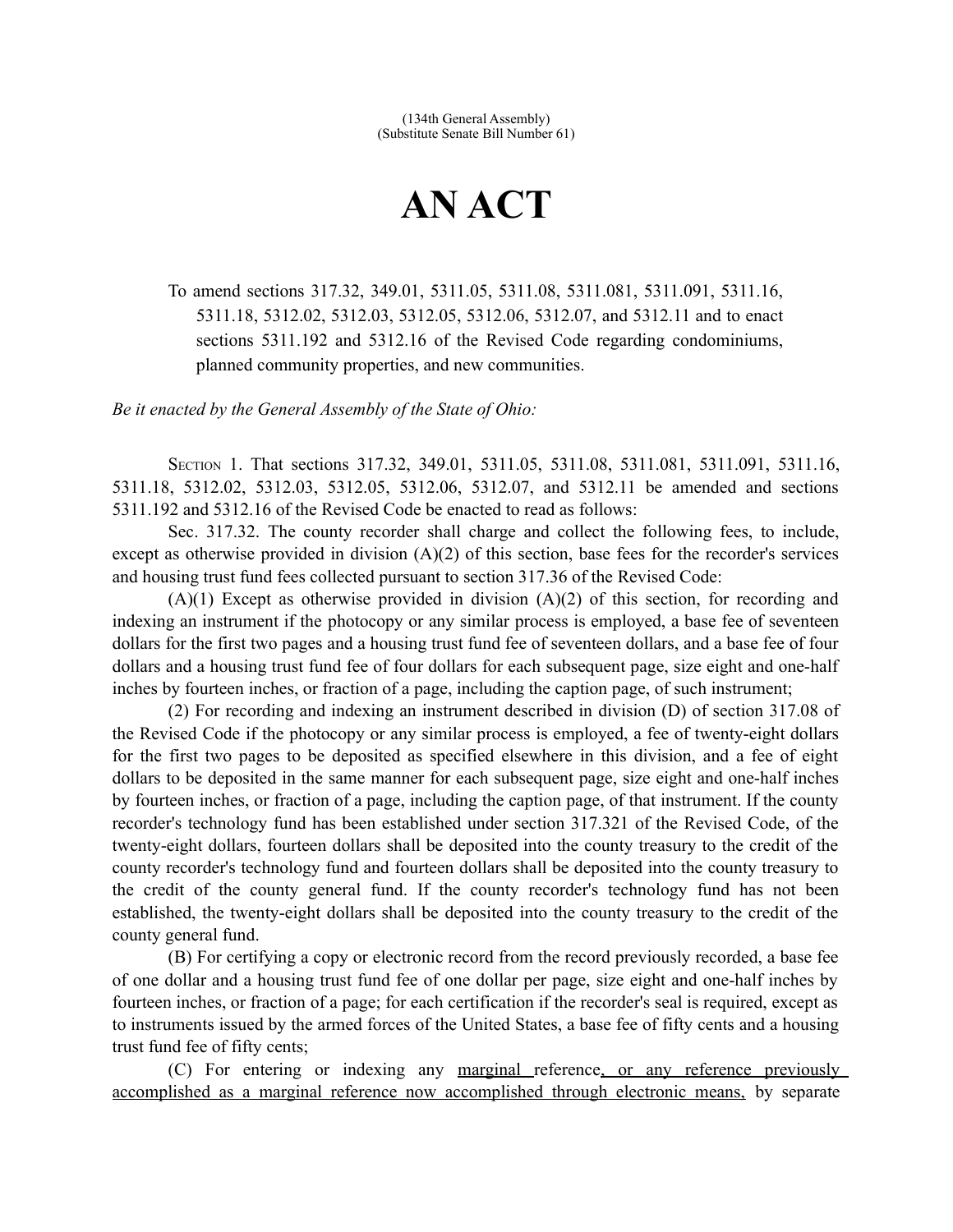recorded instrument, a base fee of two dollars and a housing trust fund fee of two dollars for each marginal reference, or reference previously accomplished as a marginal reference now accomplished through electronic means, set out in that instrument, in addition to the fees set forth in division  $(A)(1)$ of this section;

(D) For indexing in the real estate mortgage records, pursuant to section 1309.519 of the Revised Code, financing statements covering crops growing or to be grown, timber to be cut, minerals or the like, including oil and gas, accounts subject to section 1309.301 of the Revised Code, or fixture filings made pursuant to section 1309.334 of the Revised Code, a base fee of two dollars and a housing trust fund fee of two dollars for each name indexed;

(E) For filing zoning resolutions, including text and maps, in the office of the recorder as required under sections 303.11 and 519.11 of the Revised Code, a base fee of twenty-five dollars and a housing trust fund fee of twenty-five dollars, regardless of the size or length of the resolutions;

(F) For filing zoning amendments, including text and maps, in the office of the recorder as required under sections 303.12 and 519.12 of the Revised Code, a base fee of ten dollars and a housing trust fund fee of ten dollars regardless of the size or length of the amendments;

(G) For photocopying a document, other than at the time of recording and indexing as provided for in division (A)(1) or (2) of this section, a base fee of one dollar and a housing trust fund fee of one dollar per page, size eight and one-half inches by fourteen inches, or fraction thereof;

(H) For local facsimile transmission of a document, a base fee of one dollar and a housing trust fund fee of one dollar per page, size eight and one-half inches by fourteen inches, or fraction thereof; for long distance facsimile transmission of a document, a base fee of two dollars and a housing trust fund fee of two dollars per page, size eight and one-half inches by fourteen inches, or fraction thereof;

(I) For recording a declaration executed pursuant to section 2133.02 of the Revised Code or a durable power of attorney for health care executed pursuant to section 1337.12 of the Revised Code, or both a declaration and a durable power of attorney for health care, a base fee of at least fourteen dollars but not more than twenty dollars and a housing trust fund fee of at least fourteen dollars but not more than twenty dollars.

In any county in which the recorder employs the photostatic or any similar process for recording maps, plats, or prints the recorder shall determine, charge, and collect for the recording or rerecording of any map, plat, or print, a base fee of five cents and a housing trust fund fee of five cents per square inch, for each square inch of the map, plat, or print filed for that recording or rerecording, with a minimum base fee of twenty dollars and a minimum housing trust fund fee of twenty dollars; for certifying a copy from the record, a base fee of two cents and a housing trust fund fee of two cents per square inch of the record, with a minimum base fee of two dollars and a minimum housing trust fund fee of two dollars.

The fees provided in this section shall be paid upon the presentation of the instruments for record or upon the application for any certified copy of the record, except that the payment of fees for providing copies of instruments conveying or extinguishing agricultural easements to the office of farmland preservation in the department of agriculture under division (H) of section 5301.691 of the Revised Code shall be governed by that division, and payment of fees for electronic recording may be made by electronic funds transfer, automated clearing house, or other electronic means after

2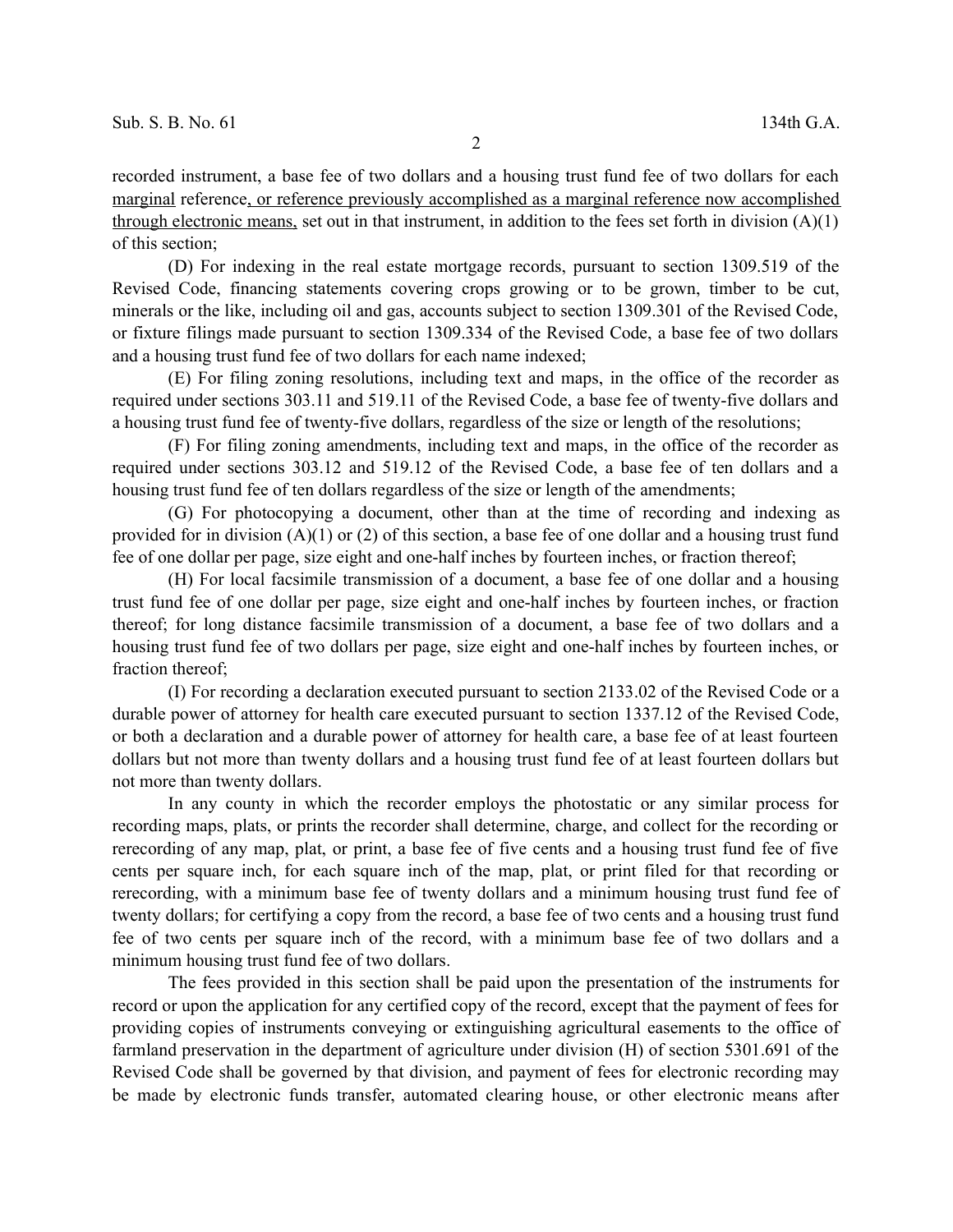## presentation.

The fees provided for in this section shall not apply to the recording, indexing, or making of a certified copy or to the filing of any instrument by a county land reutilization corporation.

The fees provided for in this section shall not apply to the recording, indexing, or making of a certified copy or to the filing of any instrument by a county land reutilization corporation's wholly owned subsidiary or any other electing subdivision as defined in section 5722.01 of the Revised Code if the wholly owned subsidiary or the electing subdivision is acting in capacity consistent with the purpose of the land reutilization program.

Sec. 349.01. As used in this chapter:

(A) "New community" means a community or development of property in relation to an existing community planned so that the resulting community includes facilities for the conduct of industrial, commercial, residential, cultural, educational, and recreational activities, and designed in accordance with planning concepts for the placement of utility, open space, and other supportive facilities.

(B) "New community development program" means a program for the development of a new community characterized by well-balanced and diversified land use patterns and which includes land acquisition and land development, the acquisition, construction, operation, and maintenance of community facilities, and the provision of services authorized in this chapter.

A new community development program may take into account any existing community in relation to which a new community is developed for purposes of being characterized by wellbalanced and diversified land use patterns.

(C) "New community district" means the area of land described by the developer in the petition as set forth in division (A) of section 349.03 of the Revised Code for development as a new community and any lands added to the district by amendment of the resolution establishing the community authority.

(D) "New community authority" means a body corporate and politic in this state, established pursuant to section 349.03 of the Revised Code and governed by a board of trustees as provided in section 349.04 of the Revised Code.

(E) "Developer" means any person, organized for carrying out a new community development program who owns or controls, through leases of at least seventy-five years' duration, options, or contracts to purchase, the land within a new community district, or any municipal corporation, county, or port authority that owns the land within a new community district, or has the ability to acquire such land, either by voluntary acquisition or condemnation in order to eliminate slum, blighted, and deteriorated or deteriorating areas and to prevent the recurrence thereof. "Developer" may also mean a person, municipal corporation, county, or port authority that controls land within a new community district through leases of at least seventy-five years' duration. "Developer" includes a lessor that continues to own and control land for purposes of this chapter pursuant to leases with a ninety-nine-year renewable term, so long as all of the following apply:

(1) The developer's new community district consists of at least five leases described in this section.

(2) The leases are subject to forfeiture for all of the following:

(a) Failing to pay taxes and assessments;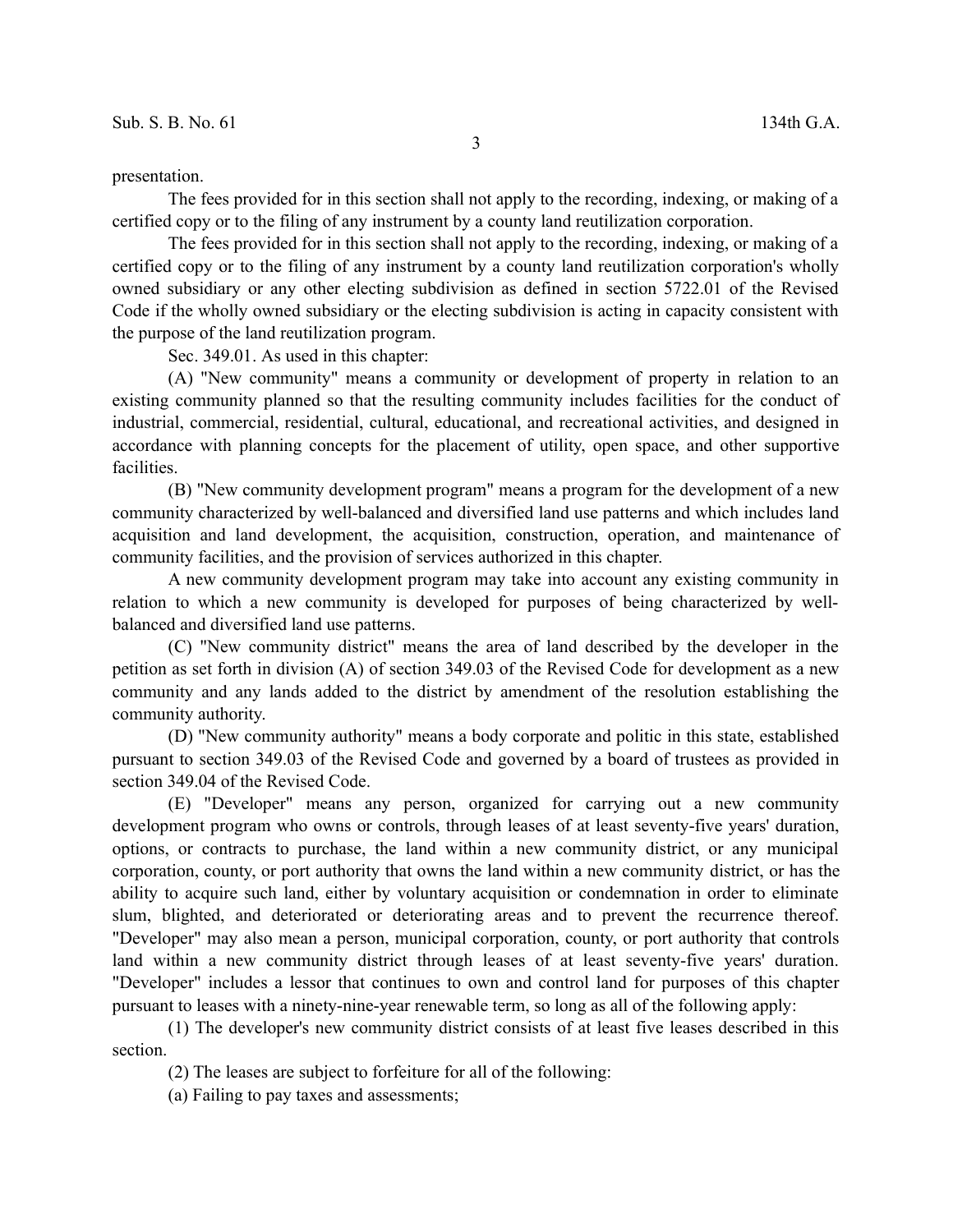(b) Failing to pay an annual fee of up to one per cent of rent for sanitary purposes and improvements made to streets;

(c) Failing to keep the premises as required by sanitary and police regulations of the developer.

(3) The new community authority is established on or before December 31, 20212024.

(F) "Organizational board of commissioners" means the following:

(1) For a new community district that is located in only one county, the board of county commissioners of that county;

(2) For a new community district that is located in more than one county, a board consisting of the members of the board of county commissioners of each of the counties in which the district is located, provided that action of the board shall require a majority vote of the members of each separate board of county commissioners; or

(3) For a new community district that is located entirely within the boundaries of a municipal corporation or for a new community district where more than half of the new community district is located within the boundaries of the most populous municipal corporation of a county, the legislative authority of the municipal corporation.

(G) "Land acquisition" means the acquisition of real property and interests in real property as part of a new community development program.

(H) "Land development" means the process of clearing and grading land, making, installing, or constructing water distribution systems, sewers, sewage collection systems, steam, gas, and electric lines, roads, streets, curbs, gutters, sidewalks, storm drainage facilities, and other installations or work, whether within or without the new community district, and the construction of community facilities.

(I) "Community facilities" means all real property, buildings, structures, or other facilities, including related fixtures, equipment, and furnishings, to be owned, operated, financed, constructed, and maintained under this chapter or in furtherance of community activities, whether within or without the new community district, including public, community, village, neighborhood, or town buildings, centers and plazas, auditoriums, day care centers, recreation halls, educational facilities, health care facilities including hospital facilities as defined in section 140.01 of the Revised Code, telecommunications facilities, including all facilities necessary to provide telecommunications service as defined in section 4927.01 of the Revised Code, recreational facilities, natural resource facilities, including parks and other open space land, lakes and streams, cultural facilities, community streets and off-street parking facilities, pathway and bikeway systems, pedestrian underpasses and overpasses, lighting facilities, design amenities, or other community facilities, and buildings needed in connection with water supply or sewage disposal installations, or energy facilities including those for renewable or sustainable energy sources, and steam, gas, or electric lines or installation.

(J) "Cost" as applied to a new community development program means all costs related to land acquisition and land development, the acquisition, construction, maintenance, and operation of community facilities and offices of the community authority, and of providing furnishings and equipment therefor, financing charges including interest prior to and during construction and for the duration of the new community development program, planning expenses, engineering expenses, administrative expenses including working capital, and all other expenses necessary and incident to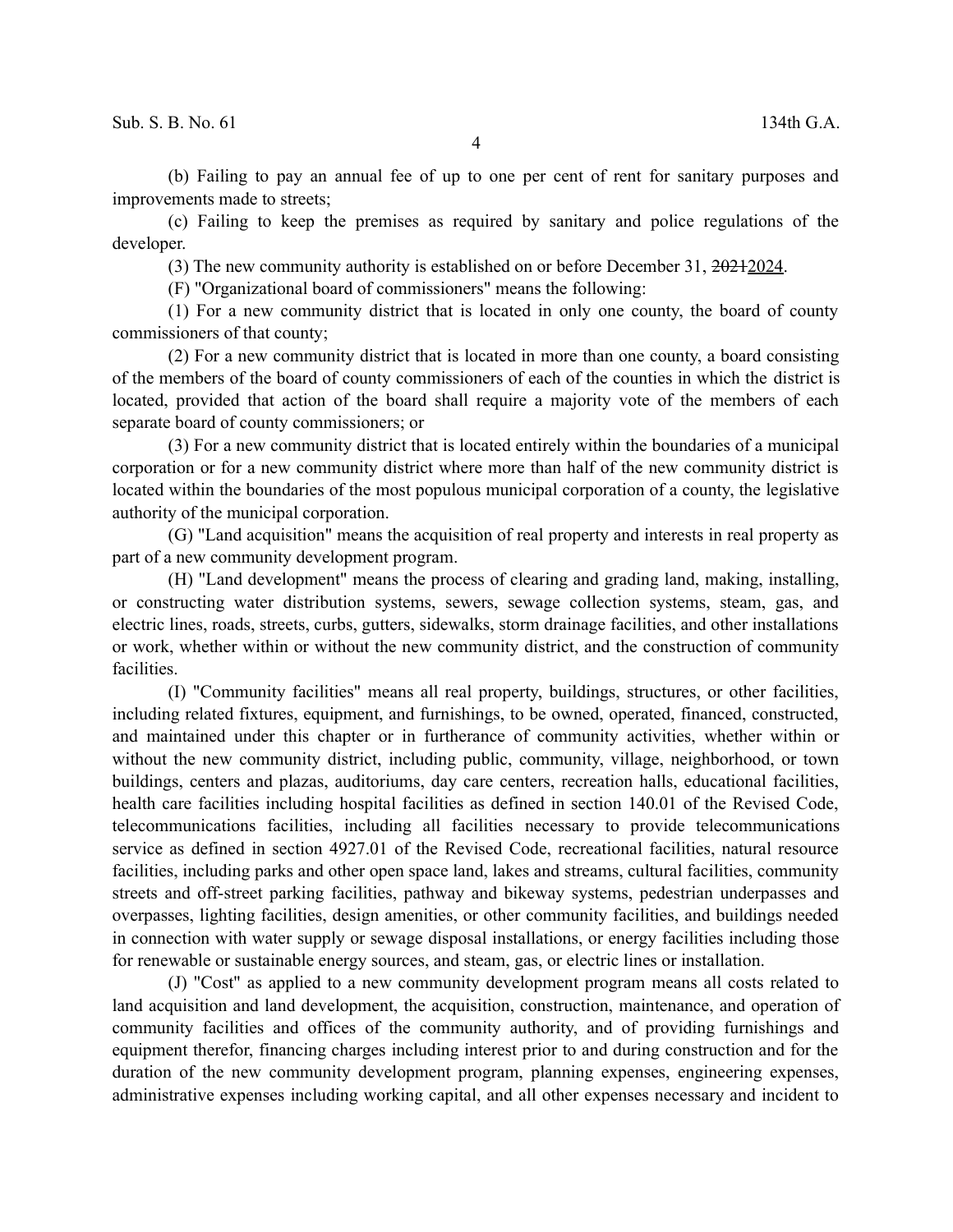the carrying forward of the new community development program.

(K) "Income source" means any and all sources of income to the community authority, including community development charges of which the new community authority is the beneficiary as provided in section 349.07 of the Revised Code, rentals, user fees and other charges received by the new community authority, any gift or grant received, any moneys received from any funds invested by or on behalf of the new community authority, and proceeds from the sale or lease of land and community facilities.

(L) "Community development charge" means:

(1) A dollar amount which shall be determined on the basis of the assessed valuation of real property or interests in real property in a new community district, the income of the residents of such property subject to such charge under section 349.07 of the Revised Code, if such property is devoted to residential uses or to the profits, gross receipts, or other revenues of any business including, but not limited to, rentals received from leases of real property located in the district, a uniform or other fee on each parcel of such real property in a new community district, or any combination of the foregoing bases.

(2) If a new community authority imposes a community development charge determined on the basis of rentals received from leases of real property, improvements of any real property located in the new community district and subject to that charge may not be exempted from taxation under section 5709.40, 5709.41, 5709.73, or 5709.78 of the Revised Code.

(M) "Proximate city" means the following:

(1) For a new community district other than a new community district described in division (M)(2) or (3) of this section, any city that, as of the date of filing of the petition under section 349.03 of the Revised Code, is the city with the greatest population located in the county in which the proposed new community district is located, is the city with the greatest population located in an adjoining county if any portion of such city is within five miles of any part of the boundaries of such district, or exercises extraterritorial subdivision authority under section 711.09 of the Revised Code with respect to any part of such district.

(2) A municipal corporation in which, at the time of filing the petition under section 349.03 of the Revised Code, any portion of the proposed new community district is located.

(3) For a new community district other than a new community district described in division (M)(2) of this section, if at the time of filing the petition under section 349.03 of the Revised Code, more than one-half of the proposed district is contained within a joint economic development district created under sections 715.70 to 715.83 of the Revised Code, the township containing the greatest portion of the territory of the joint economic development district.

(N) "Community activities" means cultural, educational, governmental, recreational, residential, industrial, commercial, distribution and research activities, or any combination thereof that includes residential activities.

Sec. 5311.05. (A) A declaration submitting property to the provisions of this chapter shall be signed and acknowledged by the owner before a judge or clerk of a court of record, county auditor, county engineer, notary public, or mayor, who shall certify the acknowledgment and subscribe the certificate of acknowledgment.

(B) A declaration shall contain all of the following: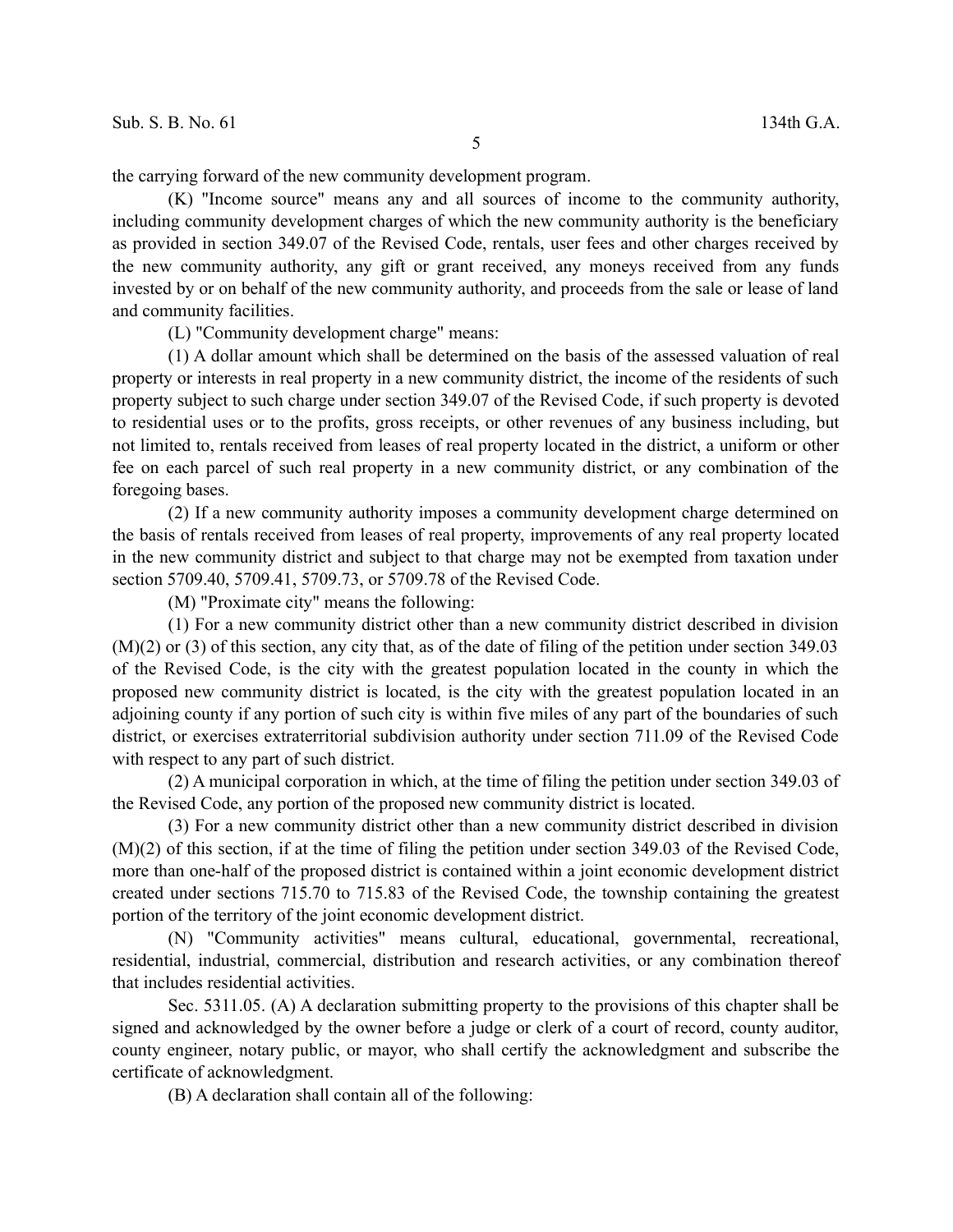(1) A legal description of the land or, for a water slip condominium property, of the land and the land under the water area, submitted to the provisions of this chapter;

(2) The name of the condominium property, which shall include the word "condominium";

(3) The purpose of the condominium property, the units and recreational and commercial facilities situated in the condominium property, and any restrictions upon the use of the condominium property;

(4) A general description of buildings submitted to the provisions of this chapter, stating the principal construction materials and the number of stories, basements, and units. The declaration for a water slip property shall also contain a general description of each water slip and of the piers and wharves forming each water slip submitted to the provisions of this chapter;

(5) The unit designation of each unit submitted to the provisions of this chapter and a statement of its location, approximate area, the immediate common element or limited common element to which it has access, and any other information necessary for its proper identification;

(6) A description of the common elements and limited common elements submitted to the provisions of this chapter, the undivided interest in those elements appurtenant to each unit, the basis upon which those appurtenant undivided interests are allocated, and the procedures whereby the undivided interests appertaining to each unit may be altered. The undivided interests, basis, and procedures shall be in accordance with sections 5311.031 to 5311.033 and 5311.04 of the Revised Code;

(7) A statement that each unit owner is a member of a unit owners association established for the administration of the condominium property;

(8) The name of a person to receive service of process for the unit owners association, together with the person's residence or place of business located in this state;

(9) A statement of any membership requirement if the unit owners association or any unit owners are required to be members of a not-for-profit organization that provides facilities or recreation, education, or social services to owners of property other than the condominium property;

(10) The method by which the declaration may be amended, which, except as provided in division (E) of this section, division (E) of section 5311.04, division (B) of section 5311.041, and sections 5311.031 to 5311.033 and 5311.051 of the Revised Code, requires the affirmative vote of unit owners exercising not less than seventy-five per cent of the voting power;

(11) Any further provisions deemed desirable.

(C) The declaration for an expandable condominium property shall contain all of the following in addition to the requirements of division (B) of this section:

(1) The explicit reservation of the declarant's option to expand the condominium property;

(2) A statement of any limitations on that option to expand, including a statement as to whether the consent of any unit owner is required, and how that consent is to be ascertained; or a statement that there are no limitations on the option to expand;

(3)(a) The time at which the option to expand the condominium development expires, which shall not exceed seven years from the date the declaration is filed for record;

(b) A statement that the declarant may, during the six months prior to the time that the option expires, extend the option for an additional seven years with the consent of the holders of a majority of the voting power of the unit owners other than the declarant;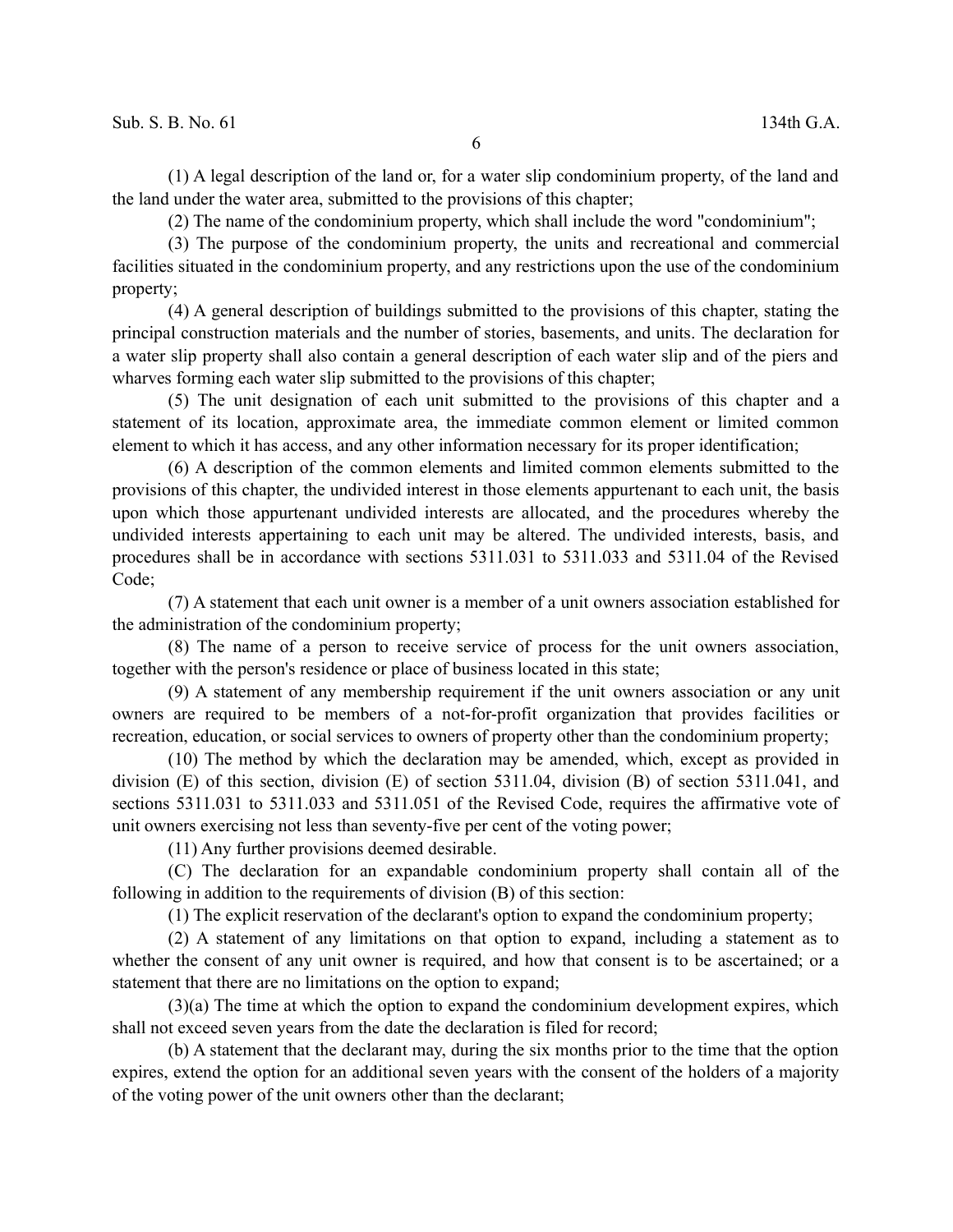7

(c) A statement of any circumstances that will terminate the option to expand prior to the time established pursuant to division (C)(3)(a) or (b) of this section.

(4) A legal description of all additional property that, through exercise of the option, may be submitted to the provisions of this chapter and added to the condominium property;

(5) A statement that specifies all of the following:

(a) Whether the addition of all or a particular portion of the additional property is mandatory;

(b) If the addition of additional property is not mandatory, whether all or a particular portion of the additional property must be added if any other additional property is added;

(c) Whether or not there are any limitations on portions of additional property that may be added.

(6) A statement of whether portions of the additional property may be added at different times and a statement that sets forth any limitations on the addition of additional property at different times, including the legal descriptions of the boundaries of portions that may be added and specifications on the order in which those portions may be added to the condominium property or a statement that there are no limitations on the addition of additional property;

(7) A statement of any limitations on the location of any improvements that may be made on any portion of the additional property added to the condominium property, or a statement that there are no limitations of that kind;

(8) A statement of the maximum number of units that may be created on the additional property. If portions of the additional property may be added to the condominium property and the boundaries of those portions are fixed in accordance with division (C)(6) of this section, the declaration also shall state the maximum number of units that may be created on each portion added to the condominium property. If portions of the additional property may be added to the condominium property and the boundaries of those portions are not fixed in accordance with division (C)(6) of this section, the declaration also shall state the maximum number of units per acre that may be created on any portion added to the condominium property.

(9) Except when the original condominium property contained no units restricted to residential use, a statement of the maximum percentage of the aggregate land area and the maximum percentage of aggregate floor area that may be devoted to units not restricted to residential use on any additional property added to the condominium property;

(10) A statement of the extent to which any structures erected on any portion of the additional property added to the condominium property will be compatible with structures on the submitted property in terms of quality of construction, the principal materials to be used, and architectural style, or a statement that the structures need not be compatible in those respects;

(11) With respect to all improvements to any portion of additional property added to the condominium property, other than structures, a statement setting forth both of the following:

(a) A description of the improvements that must be made or a statement that no other improvements must be made;

(b) Any restrictions or limitations on the improvements that may be made or a statement that there are no restrictions or limitations on improvements.

(12) With respect to all units created on any portion of additional property added to the condominium property, a statement setting forth both of the following: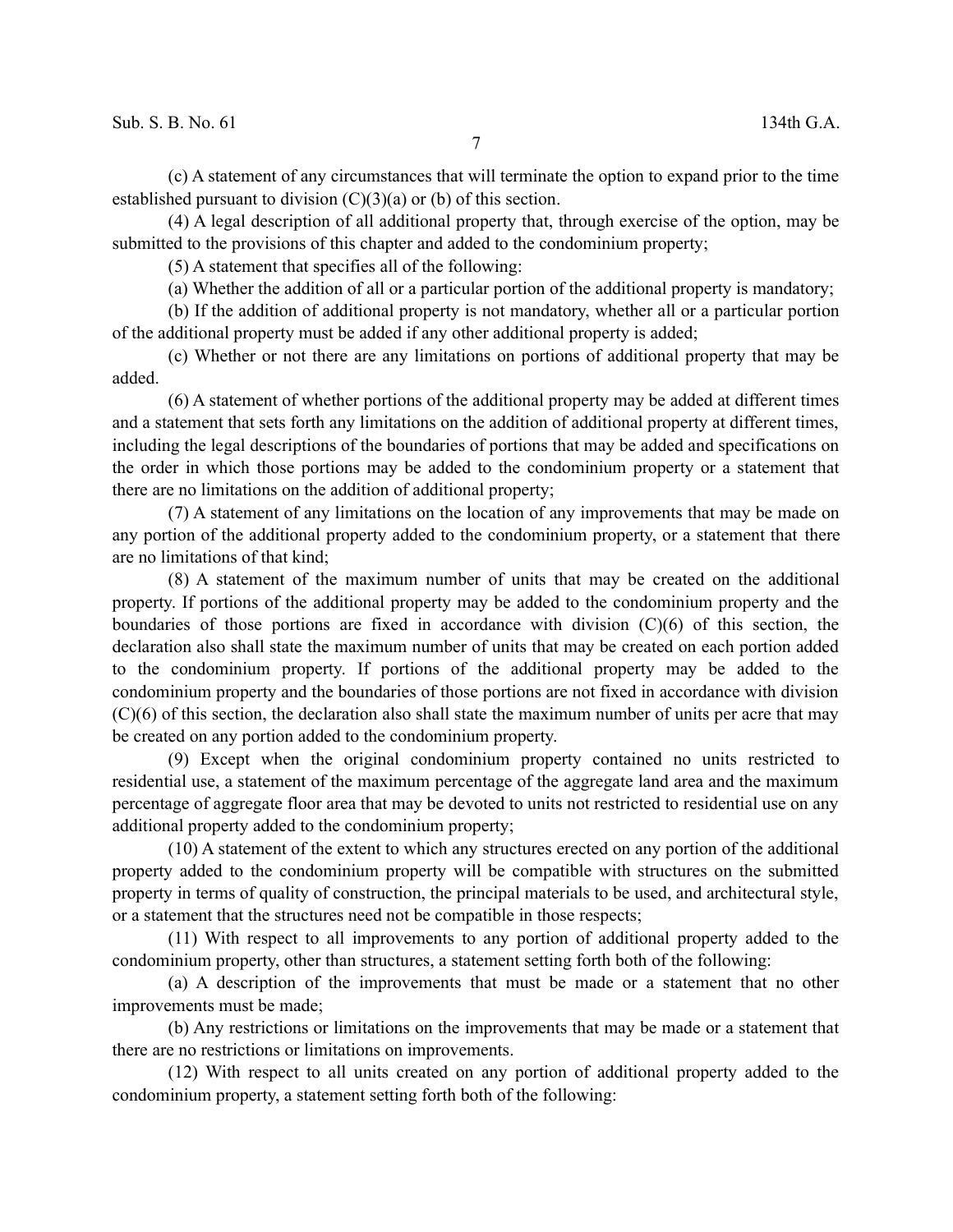(a) Whether all units of that kind must be substantially identical to units on previously submitted property;

(b) Any limitations on the types of units that may be created on the additional property or a statement that there are no limitations of that kind.

(13) A description of any reserved right of the declarant to create limited common elements within any portion of the additional property added to the condominium property or to designate common elements within each portion. The description shall specify the types, sizes, and maximum number of limited common elements in each portion that may subsequently be assigned to units;

(14) Drawings and plans that the declarant considers appropriate in supplementing the requirements of division (C) of this section;

(15) A statement that a successor owner of the condominium property or of additional property added to the condominium property who is not an affiliate of the developer and who is a bona fide purchaser of the property for value, or a purchaser who acquires the property at a sheriff's sale or by deed in lieu of a foreclosure, is not liable in damages for harm caused by an action or omission of the developer or a breach of an obligation by the developer.

(D) The declaration for a leasehold condominium development shall contain all of the following in addition to the requirements of division (B) of this section:

(1) With respect to any ground lease or other leases, the expiration or termination of which could terminate or reduce the amount of condominium property, a statement setting forth the county in which the lease is recorded and the volume and page of the record;

(2) A statement setting forth the date upon which each lease referred to in division  $(D)(1)$  of this section expires;

(3)(a) A statement of whether the unit owners own any land or improvements of the condominium property in fee simple, and if so, a description of the improvements and a legal description of the land;

(b) A statement of any rights the unit owners have to remove any improvements within a reasonable time after the expiration or termination of any ninety-nine year lease, or a statement that they have no rights of that nature.

(4) A statement of the rights that the unit owners have to redeem the reversion or any of the reversions, or a statement that they have no rights of that nature;

(5) A statement that, subsequent to the recording of the declaration, no lessor who executed it and no successor in interest to that lessor has any right or power to terminate any part of the leasehold interest of any unit owner who makes timely payment of the unit owner's share of the rent to the person designated in the declaration for the receipt of that rent and who otherwise complies with all covenants that, if violated, entitle the lessor to terminate the lease.

(E)(1) Without a vote of the unit owners, the board of directors may amend the declaration in any manner necessary for any of the following purposes:

(a) To meet the requirements of institutional mortgagees, guarantors and insurers of first mortgage loans, the federal national mortgage association, the federal home loan mortgage corporation, the federal housing administration, the veterans administration, and similar institutions;

(b) To meet the requirements of insurance underwriters;

(c) To bring the declaration into compliance with this chapter;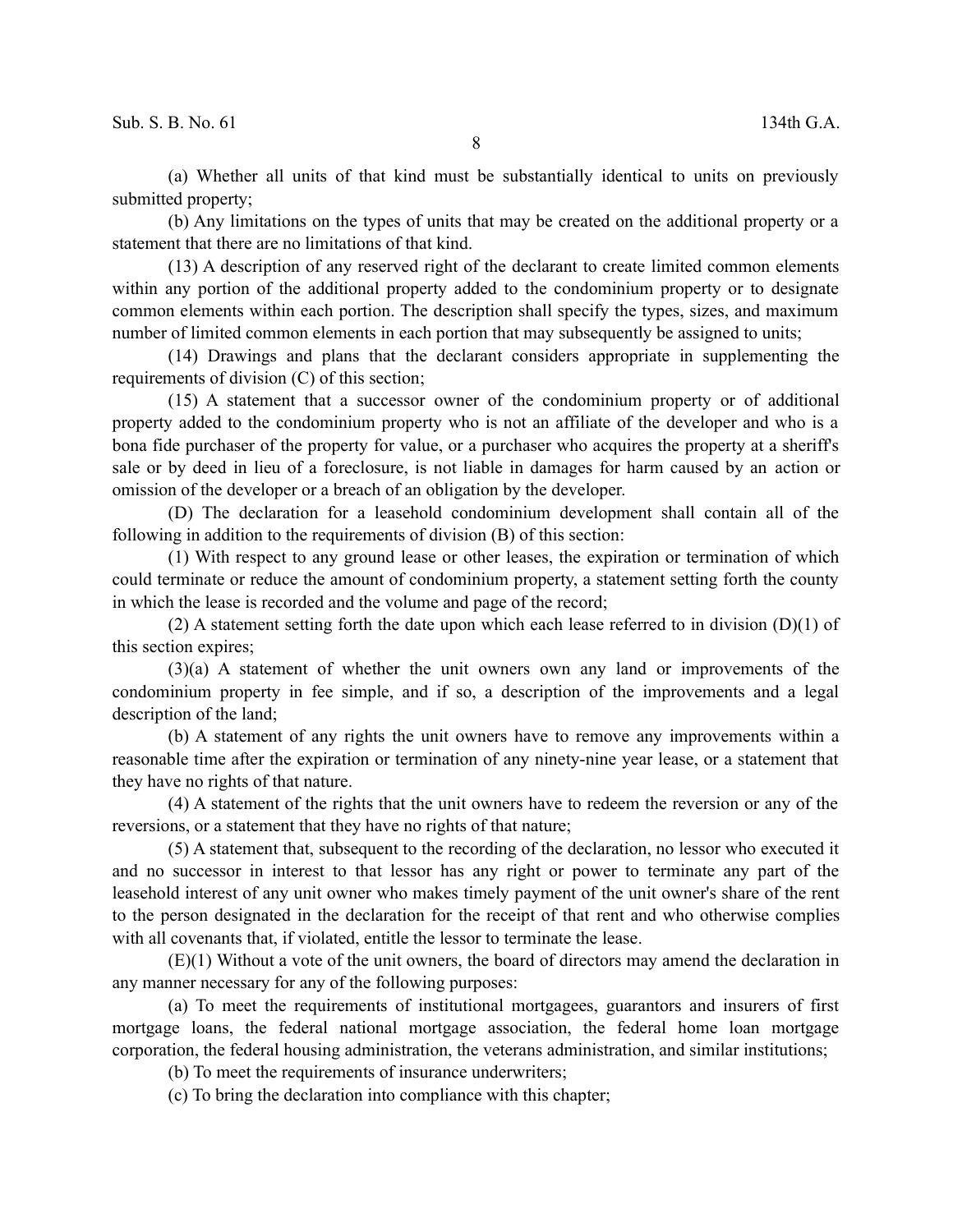(d) To correct clerical or typographical errors or obvious factual errors in the declaration or an exhibit to the declaration;

(e) To designate a successor to the person named to receive service of process for the unit owners association. If the association is incorporated in this state, this may be accomplished by filing with the secretary of state an appropriate change of statutory agent designation;

(f) To permit notices to owners, as required by the declaration or bylaws, to be sent by electronic mail and, if returned undeliverable, by regular mail, provided the association has received the prior, written authorization from the owner;

(g) To delete as void, any provision within the declaration or bylaws, or in any applicable restriction or covenant, that prohibits or limits the conveyance, encumbrance, rental, occupancy, or use of property subject to this chapter on the basis of race, color, national origin, sex, religion, or familial status.

(2) Division  $(E)(1)$  of this section applies to condominium properties submitted to this chapter prior to, on, or after the effective date of this amendment July 20, 2004.

(3) Any unit owner who is aggrieved by an amendment to the declaration that the board of directors makes pursuant to division (E)(1) of this section may commence a declaratory judgment action to have the amendment declared invalid as violative of division  $(E)(1)$  of this section. Any action filed pursuant to division (E)(3) of this section shall be filed in the appropriate court of common pleas within one year from the date of the recordation of the amendment.

Sec. 5311.08. (A)(1) Every condominium property shall be administered by a unit owners association. All power and authority of the unit owners association shall be exercised by a board of directors, which the unit owners shall elect from among the unit owners or the spouses of unit owners. If a unit owner is not an individual, that unit owner may nominate for the board of directors any principal, member of a limited liability company, partner, director, officer, or employee of that unit owner. The majority of the board shall not consist of unit owners or representatives from the same unit unless authorized by a resolution adopted by the board of directors prior to the board majority being comprised of owners or representatives from the same unit.

(2) The board of directors shall elect a president, secretary, treasurer, and other officers that the board may desire.

(3) Unless otherwise provided in the declaration or the bylaws, all meetings of the unit owners association are open to the unit owners, and those present in person or by proxy when action is taken during a meeting of the unit owners association constitute a sufficient quorum.

(4)(a) A meeting of the board of directors may be held by any method of communication, including electronic or telephonic communication provided that each member of the board can hear, participate, and respond to every other member of the board.

(b) In lieu of conducting a meeting, the board of directors may take action with the unanimous written consent of the members of the board. Those written consents shall be filed with the minutes of the meetings of the board.

(B) The Except as provided in division  $(A)(1)$  of this section, the unit owners association shall be governed by bylaws. No modification of or amendment to the bylaws is valid unless it is set forth in an amendment to the declaration, and the amendment to the declaration is filed for record. Unless otherwise provided by the declaration, the bylaws shall provide for the following: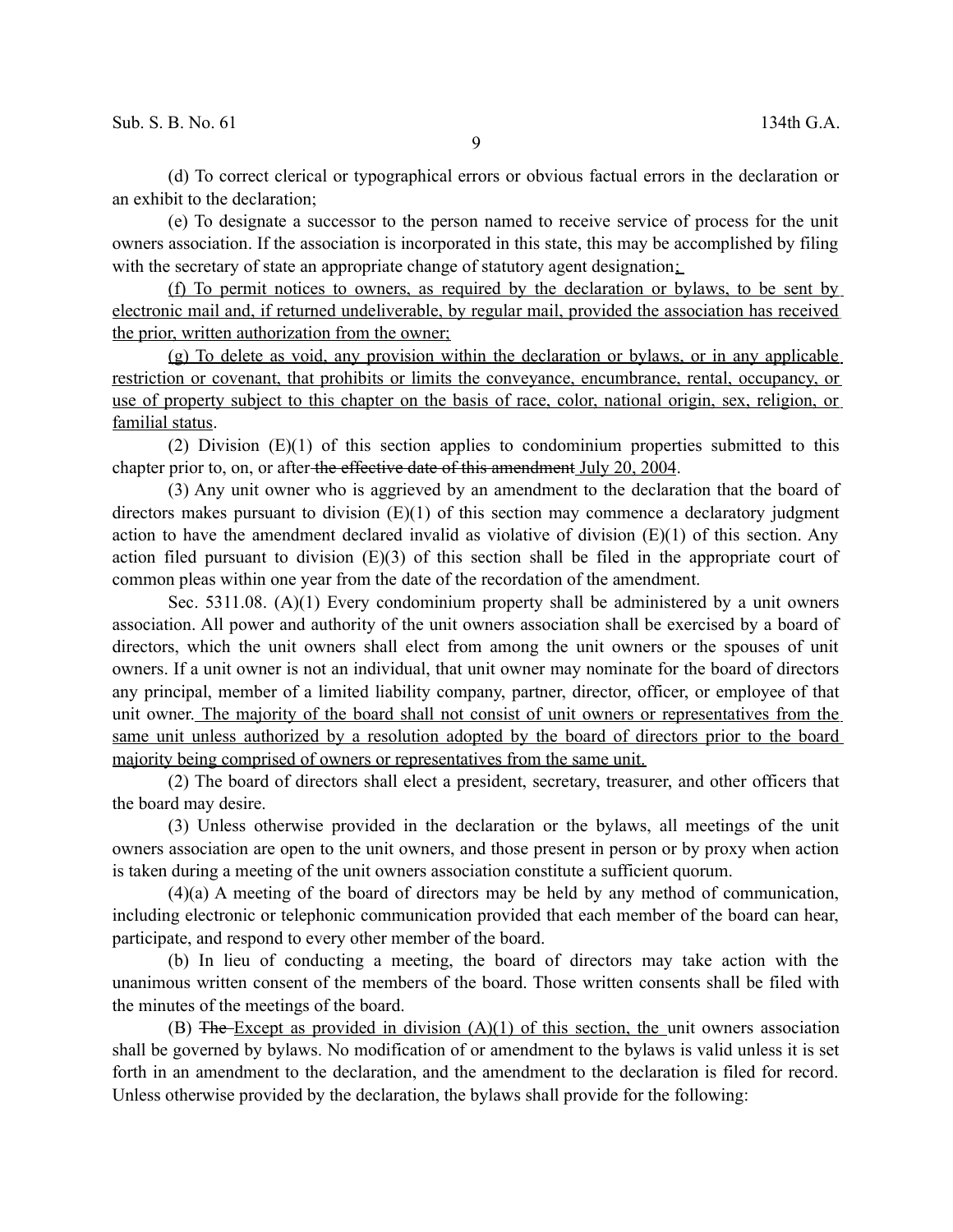(1)(a) The election of the board of directors of the unit owners association;

(b) The number of persons constituting the board;

(c) The terms of the directors, with not less than one-fifth to expire annually;

(d) The powers and duties of the board;

(e) The compensation of the directors;

(f) The method of removal of directors from office;

(g) The election of officers of the board;

(h) Whether or not the services of a manager or managing agent may be engaged.

(2) The time and place for holding meetings; the manner of and authority for calling, giving notice of, and conducting meetings; and the requirement, in terms of undivided interests in the common elements, of a quorum for meetings of the unit owners association;

(3) By whom and the procedure by which maintenance, repair, and replacement of the common elements may be authorized;

(4) The common expenses for which assessments may be made and the manner of collecting from the unit owners their respective shares of the common expenses;

(5) The method of distributing the common profits;

(6) By whom and the procedure by which administrative rules governing the operation and use of the condominium property or any portion of the property may be adopted and amended. These rules may govern any aspect of the condominium property that is not required to be governed by bylaws and may include standards governing the type and nature of information and documents that are subject to examination and copying by unit owners pursuant to section 5311.091 of the Revised Code, including the times and location at which items may be examined or copied and any required fee for copying the information or documents.

(C)(1) The unit owners association shall be established not later than the date that the deed or other evidence of ownership is filed for record following the first sale of a condominium ownership interest in a condominium development. Membership in the unit owners association shall be limited to unit owners, and all unit owners shall be members. Until the unit owners association is established, the developer shall act in all instances in which action of the unit owners association or its officers is authorized or required by law or the declaration.

(2)(a) Not later than sixty days after the developer has sold and conveyed condominium ownership interests appertaining to twenty-five per cent of the undivided interests in the common elements in a condominium development, the unit owners association shall meet, and the unit owners other than the developer shall elect not less than one-third of the members of the board of directors.

(b) When computing undivided interests in expandable condominium properties for purposes of divisions (C) and (D) of this section, the undivided interests in common elements shall be computed by comparing the number of units sold and conveyed to the maximum number of units that may be created, as stated in the declaration pursuant to division  $(C)(8)$  of section 5311.05 of the Revised Code.

(D)(1) Except as provided in division (C) of this section, the declaration or bylaws of a condominium development may authorize the developer or persons the developer designates to appoint and remove members of the board of directors of the unit owners association and to exercise the powers and responsibilities otherwise assigned by law, the declaration, or the bylaws to the unit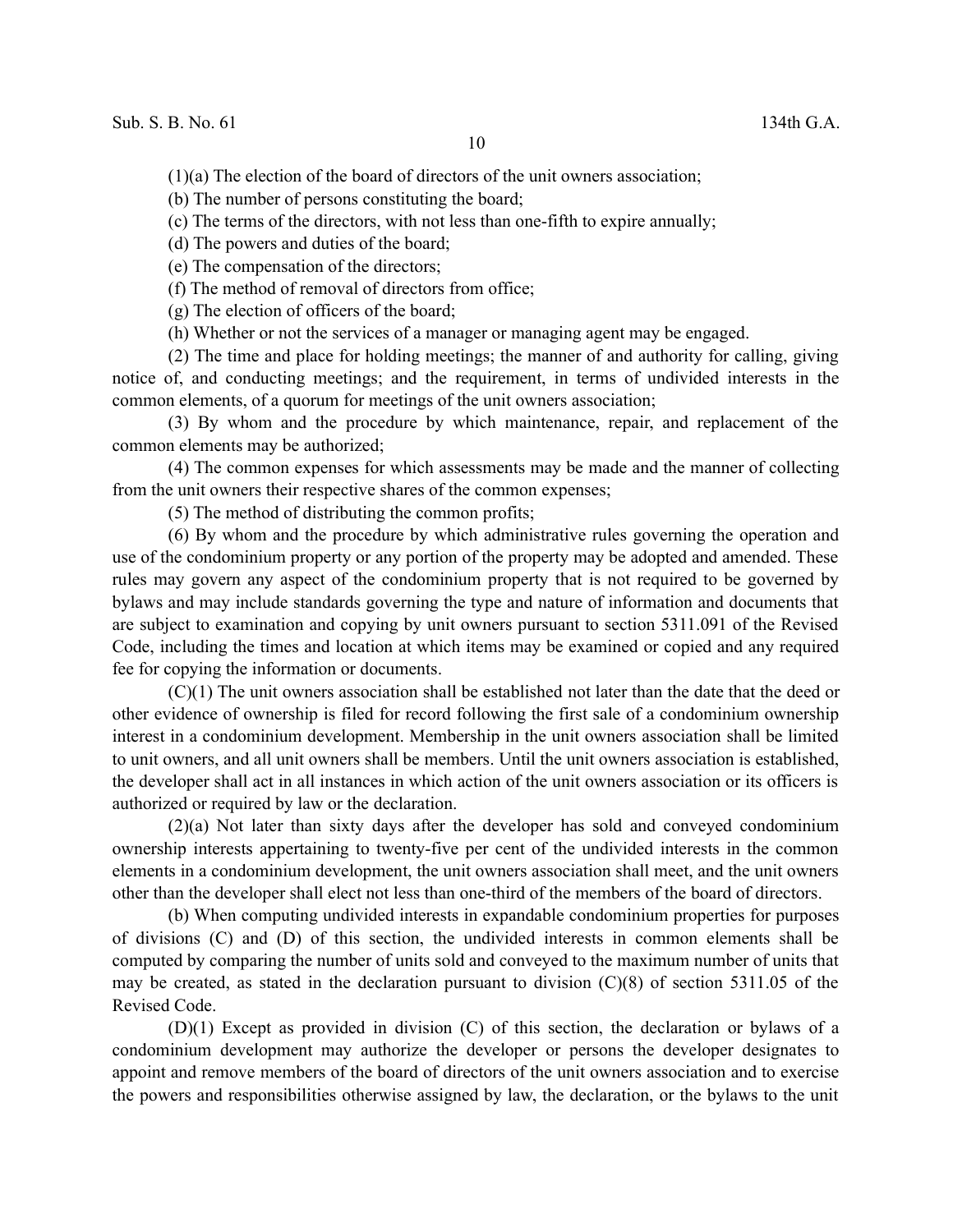owners association or to the board of directors. The authorization for developer control may extend from the date the unit owners association is established until sixty days after the sale and conveyance to purchasers in good faith for value of condominium ownership interests to which seventy-five per cent of the undivided interests in the common elements appertain, except that in no case may the authorization extend for more than five years after the unit owners association is established if the declaration includes expandable condominium property or more than three years after the unit owners association is established if the declaration does not include expandable condominium property.

(2) If there is a unit owner other than the developer, the declaration of a condominium development shall not be amended to increase the scope or the period of the developer's control.

(3) Within sixty days after the expiration of the period during which the developer has control pursuant to division (D)(1) of this section, the unit owners association shall meet and elect all members of the board of directors of the association. The persons elected shall take office at the end of the meeting during which they are elected and shall, as soon as reasonably possible, appoint officers.

(E) The board of directors, or the developer while in control of the association, may take any measures necessary to incorporate the unit owners association as a not-for-profit corporation.

Sec. 5311.081. (A) Unless otherwise provided in the declaration or bylaws, the The unit owners association, through the board of directors, shall do both of the following:

(1)  $\overrightarrow{Adopt}$ -Annually, adopt and amend budgets an estimated budget for revenues, and expenditures<del>, and</del>. The budget shall include reserves in an amount adequate to repair and replace major capital items in the normal course of operations without the necessity of special assessments, provided that the amount set aside annually for reserves shall not be less than ten per cent of the budget for that year unless the reserve requirement is waived annually by the either of the following applies:

(a) The declaration or bylaws include language limiting the ability of the board of directors to increase assessments for common expenses without a vote of the unit owners;

(b) The unit owners, exercising not less than a majority of the voting power of the unit owners association;, waive the reserve requirement in writing annually.

(2) Collect assessments for common expenses from unit owners.

(B) Unless otherwise provided in the declaration, the unit owners association, through the board of directors, may exercise all powers of the association, including the power to do the following:

(1) Hire and fire managing agents, attorneys, accountants, and other independent contractors and employees that the board determines are necessary or desirable in the management of the condominium property and the association;

(2) Commence, defend, intervene in, settle, or compromise any civil, criminal, land use planning, or administrative action or proceeding that is in the name of, or threatened against, the unit owners association, the board of directors, or the condominium property, or that involves two or more unit owners and, impacts zoning, or otherwise relates to matters affecting the condominium property;

(3) Enter into contracts and incur liabilities relating to the operation of the condominium property;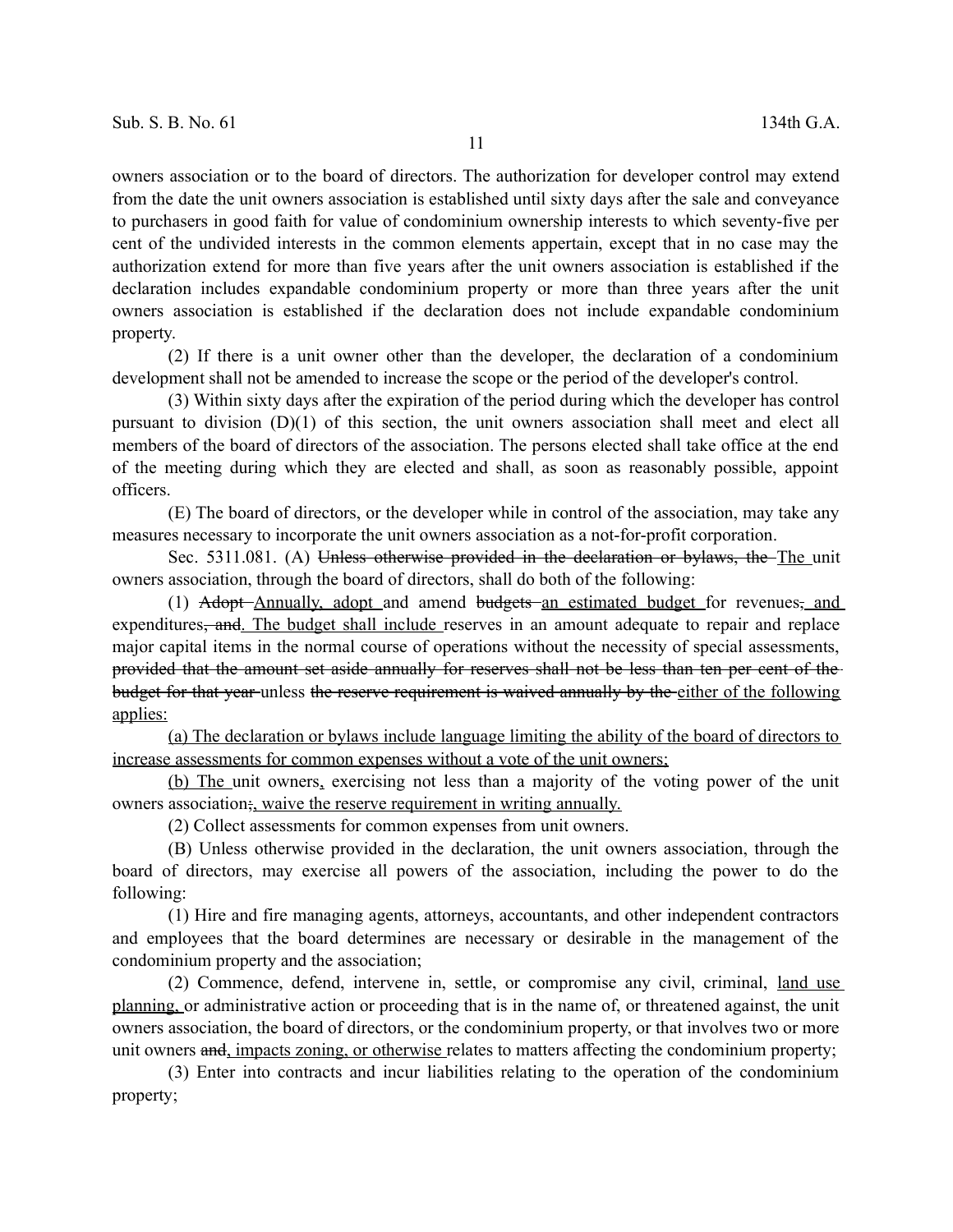(4) Regulate the use, maintenance, repair, replacement, modification, and appearance of the condominium property;

(5) Adopt rules that regulate the use or occupancy of units, the maintenance, repair, replacement, modification, and appearance of units, common elements, and limited common elements when the actions regulated by those rules affect common elements or other units;

(6) Cause additional improvements to be made as part of the common elements;

(7) Purchase, encumber, and convey units, and, subject to any restrictions in the declaration or bylaws and with the approvals required by division (H)(2) or (3) of section 5311.04 of the Revised Code, acquire an interest in other real property and encumber or convey that interest. All expenses incurred in connection with the acquisition, encumbrance, use, and operation of that interest are common expenses.

(8) Acquire, encumber, and convey or otherwise transfer personal property;

(9) Hold in the name of the unit owners association the real property and personal property acquired pursuant to divisions (B)(7) and (8) of this section;

(10) Grant easements, leases, licenses, and concessions through or over the common elements;

(11) Impose and collect fees or other charges for all of the following:

(a) The use, rental, or operation of the common elements or for services;

(b) Services provided to unit owners;

(c) To the extent provided in the declaration or bylaws, social activities or charitable contributions on behalf of the owners association;

(12) Impose interest and late charges for the late payment of assessments; impose returned check charges; and, pursuant to division (C) of this section, impose reasonable enforcement assessments for violations of the declaration, the bylaws, and the rules of the unit owners association, and reasonable charges for damage to the common elements or other property;

(13) Adopt and amend rules that regulate the collection of delinquent assessments and the application of payments of delinquent assessments;

(14) Subject to applicable laws, adopt and amend rules that regulate the termination of utility or other service to a commercial unit if the unit owner is delinquent in the payment of an assessment that pays, in whole or in part, the cost of that service;

(15) Impose reasonable charges for preparing, recording, or copying amendments to the declaration, resale certificates, or statements of unpaid assessments;

(16) Enter a unit for bona fide purposes when conditions exist that involve an imminent risk of damage or harm to common elements, another unit, or to the health or safety of the occupants of that unit or another unit;

(17) To the extent provided in the declaration or bylaws, assign the unit owners association's rights to common assessments, or other future income, to a lender as security for a loan to the unit owners association;

(18) Suspend the voting privileges and use of recreational facilities of a unit owner who is delinquent in the payment of assessments for more than thirty days;

(19) Purchase insurance and fidelity bonds the directors consider appropriate or necessary;

(20) Invest excess funds in investments that meet standards for fiduciary investments under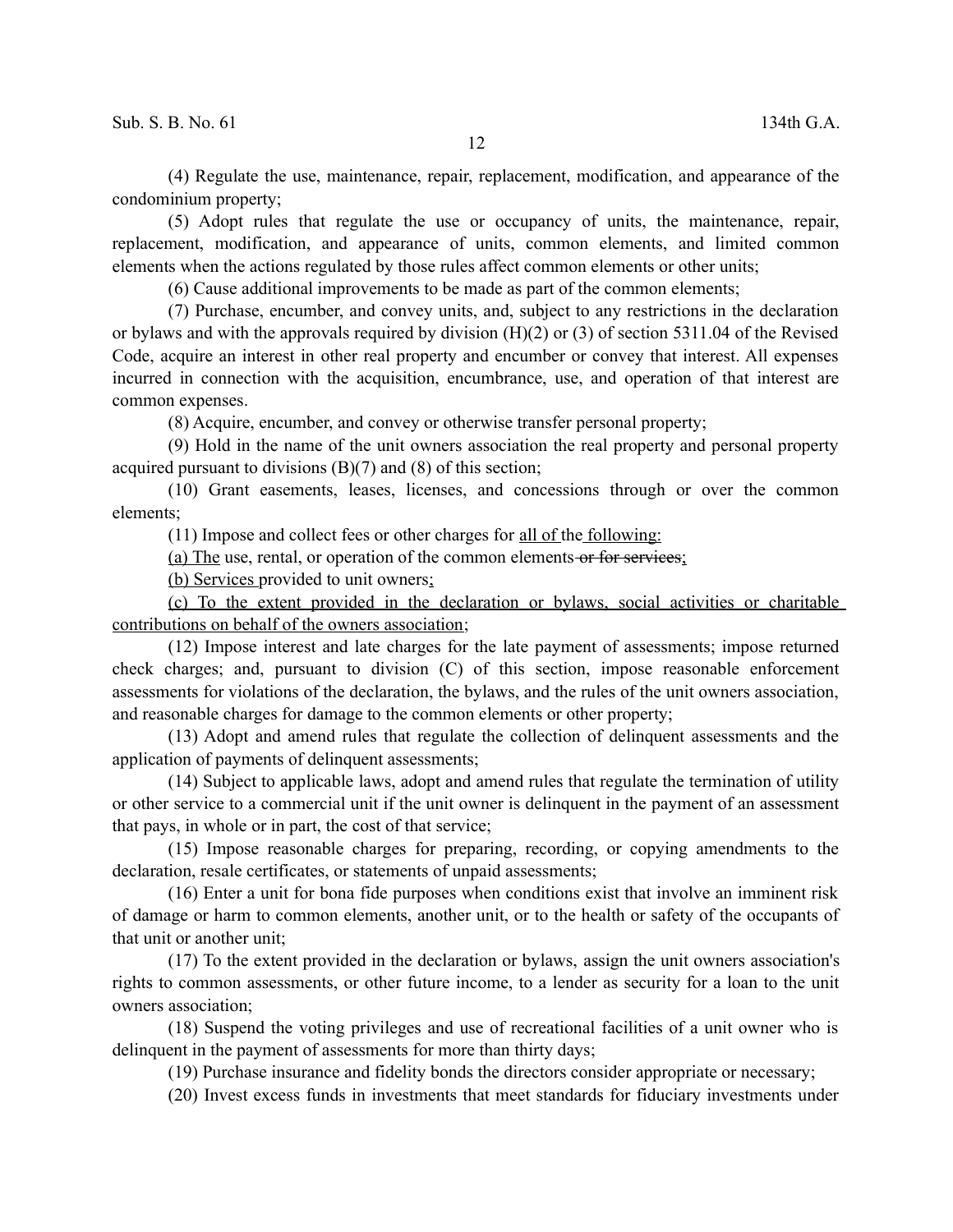Ohio law;

(21) Exercise powers that are:

(a) Conferred by the declaration or the bylaws of the unit owners association or the board of directors;

(b) Necessary to incorporate the unit owners association as a not-for-profit corporation;

(c) Permitted to be exercised in this state by a not-for-profit corporation;

(d) Necessary and proper for the government and operation of the unit owners association.

(C)(1) Prior to imposing a charge for damages or an enforcement assessment pursuant to division (B)(12) of this section, the board of directors shall give the unit owner a written notice, which may be in the form of electronic mail to an electronic mail address previously provided by the owner in writing, that includes all of the following:

(a) A description of the property damage or violation;

(b) The amount of the proposed charge or assessment;

(c) A statement that the owner has a right to a hearing before the board of directors to contest the proposed charge or assessment;

(d) A statement setting forth the procedures to request a hearing pursuant to division  $(C)(2)$  of this section;

(e) A reasonable date by which the unit owner must cure the violation to avoid the proposed charge or assessment.

(2)(a) To request a hearing, the owner shall deliver a written notice to the board of directors not later than the tenth day after receiving the notice required by division  $(C)(1)$  of this section. If the owner fails to make a timely request for a hearing, the right to that hearing is waived, and the board may immediately impose a charge for damages or an enforcement assessment pursuant to division (C) of this section.

(b) If a unit owner requests a hearing, at least seven days prior to the hearing the board of directors shall provide the unit owner with a written notice that includes the date, time, and location of the hearing.

(3) The board of directors shall not levy a charge or assessment before holding any hearing requested pursuant to division  $(C)(2)$  of this section.

(4) The unit owners, through the board of directors, may allow a reasonable time to cure a violation described in division (B)(12) of this section before imposing a charge or assessment.

(5) Within thirty days following a hearing at which the board of directors imposes a charge or assessment, the unit owners association shall deliver a written notice of the charge or assessment to the unit owner.

(6) Any written notice that division (C) of this section requires shall be delivered to the unit owner or any occupant of the unit by personal delivery, by certified mail, return receipt requested, or by regular mail.

Sec. 5311.091. (A) Except as otherwise prohibited by this section, any member of a unit owners association may examine and copy the books, records, and minutes described in division (A) of section 5311.09 of the Revised Code pursuant to reasonable standards set forth in the declaration, bylaws, or rules the board promulgates, which may include, but are not limited to, standards governing the type of documents that are subject to examination and copying, the times and locations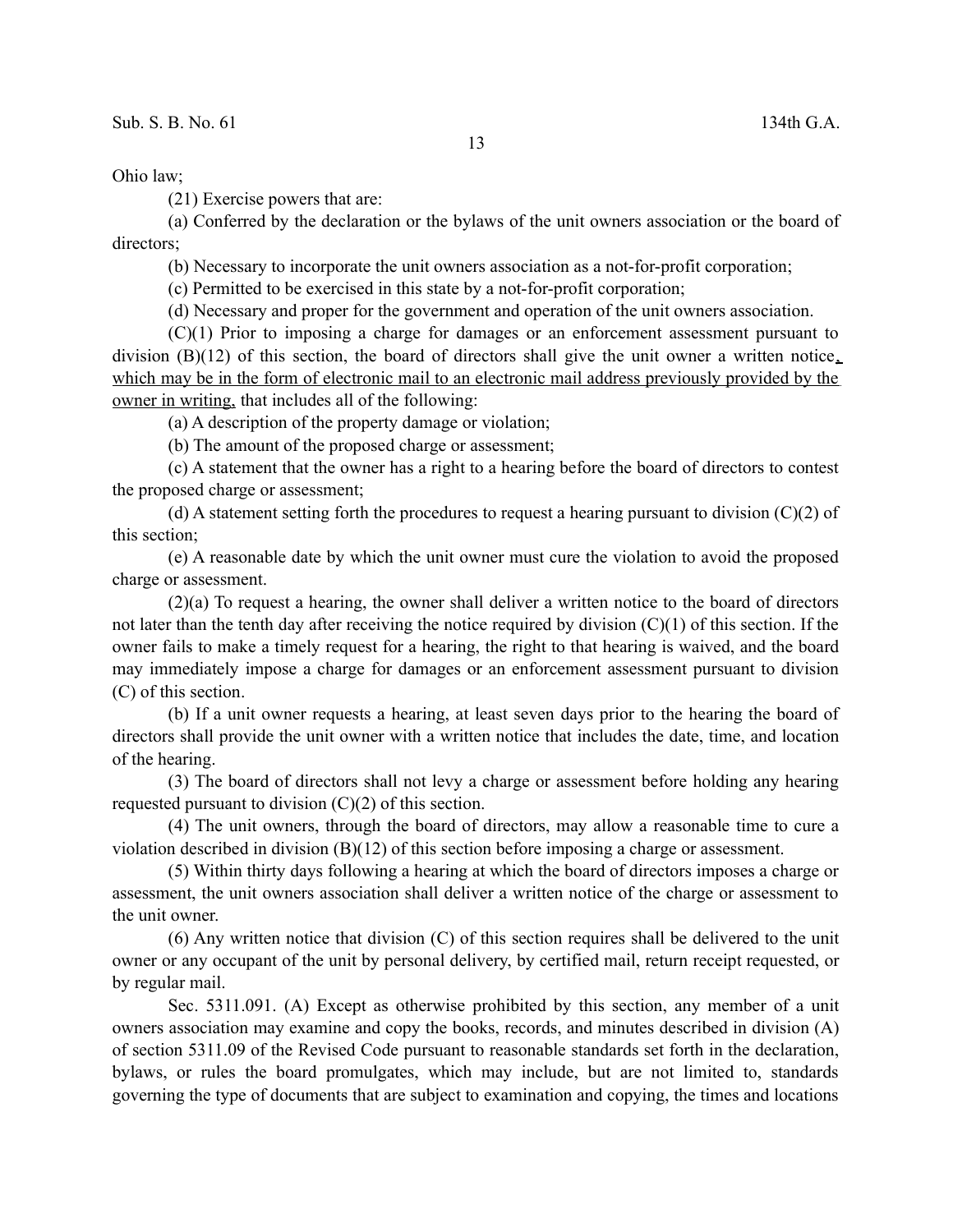at which those documents may be examined or copied, and the specification of a reasonable fee for copying the documents.

(B) The unit owners association is not required to permit the examination and copying of any of the following from Unless approved by the board of directors, a unit owner may not examine or copy any books, records, and or minutes that meet either of the following conditions:

(1) Date back more than five years prior to the date of the request;

(2) Contain any of the following:

(a) Information that pertains to condominium property-related personnel matters;

(2) (b) Communications with legal counsel or attorney work product pertaining to pending litigation or other condominium property-related matters;

(3) (c) Information that pertains to contracts or transactions currently under negotiation, or information that is contained in a contract or other agreement containing confidentiality requirements and that is subject to those requirements;

(4) (d) Information that relates to the enforcement of the declaration, bylaws, or rules of the unit owners association against unit owners;

(5) (e) Information the disclosure of which is prohibited by state or federal law.

Sec. 5311.16. Unless otherwise provided by the declaration or bylaws, the board of directors shall insure maintain, with the cost to be a common expense, all of the following:

(A) Liability insurance for all unit owners, their tenants, and all persons lawfully in possession or control of any part of the condominium property for the in an amount that it determines against liability for personal injury or property damage arising from or relating to the common elements and shall obtain for;

(B) For the benefit of all unit owners, fire and extended coverage insurance on all buildings and structures of the condominium property in an amount not less than eighty-ninety per cent of the fair market value. The cost of the insurance is a common expense replacement cost;

(C)(1) Blanket fidelity, crime, or dishonesty insurance coverage for any person who controls or disburses association funds. As used in division (C)(1) of this section, "person who controls or disburses association funds" means any individual with authority or access to sign checks, conduct electronic transfers, or otherwise withdraw funds from any association account or deposit, including the following:

(a) A management company's principals and employees;

(b) A bookkeeper;

(c) The president, secretary, treasurer, any other board member, or employee of the unit owners association.

(2) All of the following apply to the insurance coverage required under division  $(C)(1)$  of this section:

(a) Coverage shall be for the maximum amount of funds that will be in the custody of the association or its designated agent at any one time plus three months of operating expenses.

(b) The insurance shall be the property of and for the sole benefit of the association and shall protect against theft, embezzlement, misappropriation, or any other unauthorized taking or loss of association funds.

(c) The policy shall include in its definition of "employee" the manager and the managing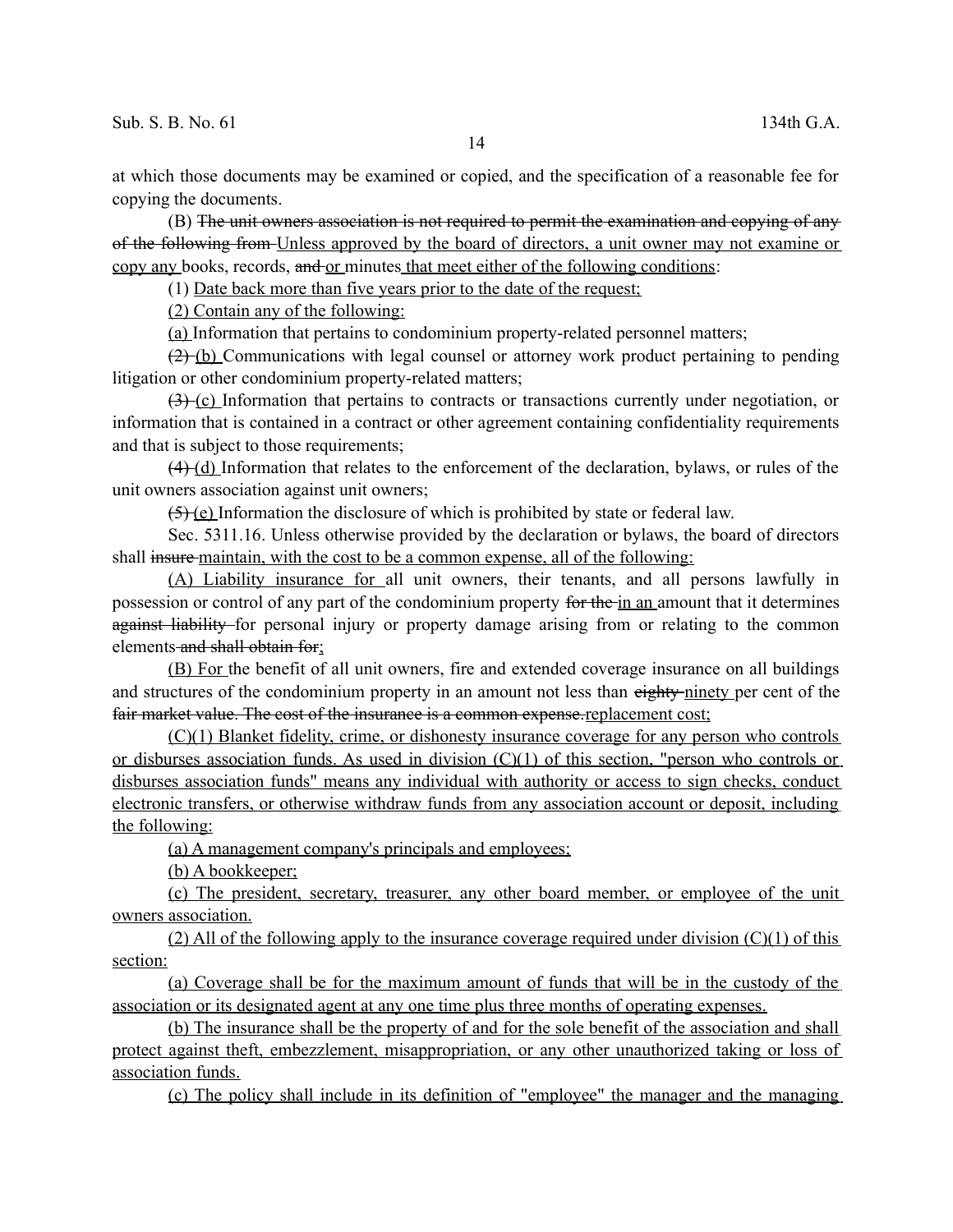agent of the association's funds or provide for this inclusion by an endorsement to the policy.

(d) The policy shall name the association as the insured party and shall include a provision requiring the issuer of the policy to provide a ten-day written notice to the association's president or manager in the event of cancellation or substantial modification of the policy. The manager or managing agent, if any, of the association shall be the designated agent on the policy.

(e) If there is a change in the manager or the managing agent of the association, then within ten days of the effective start date, the new manager or managing agent shall notify the insurer of such change.

Sec. 5311.18. (A)(1) Unless otherwise provided by the declaration or the bylaws, the unit owners association has a continuing lien upon the estate or interest of the owner in any unit and the appurtenant undivided interest in the common elements for the payment of any of the following expenses that are chargeable against the unit and that remain unpaid for ten days after any portion has become due and payable:

(a) The portion of the common expenses chargeable against the unit;

(b) Interest, administrative late fees, enforcement assessments, and collection costs, attorney's fees, and paralegal fees the association incurs if authorized by the declaration, the bylaws, or the rules of the unit owners association and if chargeable against the unit.

(2) Unless otherwise provided by the declaration, the bylaws, or the rules of the unit owners association, the association shall credit payments made by a unit owner for the expenses described in divisions  $(A)(1)(a)$  and  $(b)$  of this section in the following order of priority:

(a) First, to interest owed to the association;

(b) Second, to administrative late fees owed to the association;

(c) Third, to collection costs, attorney's fees, and paralegal fees incurred by the association;

(d) Fourth, to the principal amounts the unit owner owes to the association for the common expenses or penalty assessments chargeable against the unit.

(3) The lien described in division (A)(1) of this section is effective on the date that a certificate of lien in the form described in division (A)(3) of this section is filed for record in the office of the recorder of the county or counties in which the condominium property is situated pursuant to an authorization given by the board of directors of the unit owners association. The certificate shall contain a description of the unit, the name of the record owner of the unit, and the amount of the unpaid portion of the common expenses and, subject to subsequent adjustments, any unpaid interest, administrative late fees, enforcement assessments, collection costs, attorney's fees, and paralegal fees. The certificate shall be subscribed by the president or other designated representative of the association.

(4) The lien described in division  $(A)(1)$  of this section is valid for a period of five years from the date of filing, unless it is sooner released or satisfied in the same manner provided by law for the release and satisfaction of mortgages on real property or unless it is discharged by the final judgment or order of a court in an action brought to discharge the lien as provided in division (C) of this section.

 $(B)(1)$  The lien described in division  $(A)(1)$  of this section is prior to any lien or encumbrance subsequently arising or created except liens for real estate taxes and assessments of political subdivisions and liens of first mortgages that have been filed for record and may be foreclosed in the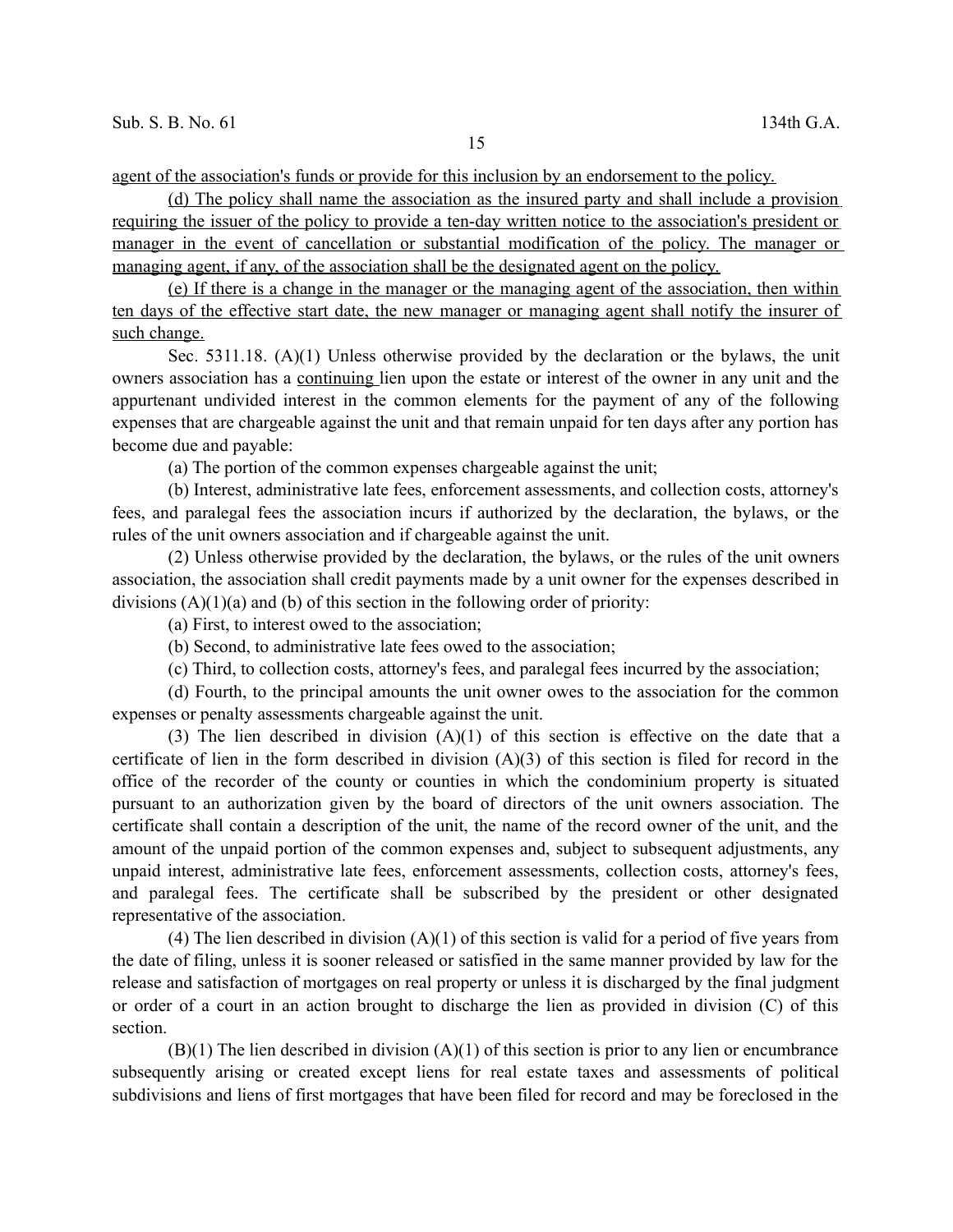same manner as a mortgage on real property in an action brought on behalf of the unit owners association by the president or other chief officer of the association pursuant to authority given to that individual as authorized by the board of directors.

(2) In a foreclosure action a unit owners association commences pursuant to division (B)(1) of this section or a foreclosure action the holder of a first mortgage or other lien on a unit commences, the owner of the unit, as the defendant in the action, shall be required to pay a reasonable rental for the unit during the pendency of the action. The unit owners association or the holder of the lien is entitled to the appointment of a receiver to collect the rental. Each rental payment a receiver collects during the pendency of the foreclosure action shall be applied first to the payment of the portion of the common expenses chargeable to the unit during the foreclosure action.

(3) In a foreclosure action the holder of a lien on a unit commences, the holder of that lien shall name the unit owners association as a defendant in the action.

(4) Unless prohibited by the declaration or the bylaws, following a foreclosure action a unit owners association commences pursuant to division (B)(1) of this section or a foreclosure action the holder of a lien on a unit commences, the association or its agent duly authorized by action of the board of directors, is entitled to become a purchaser at the foreclosure sale.

(5) A mortgage on a unit may contain a provision that secures the mortgagee's advances for the payment of the portion of the common expenses chargeable against the unit upon which the mortgagee holds the mortgage.

(6) In any foreclosure action, it is not a defense, set off, counterclaim, or crossclaim that the unit owners association has failed to provide the unit owner with any service, goods, work, or material, or failed in any other duty.

(C) A unit owner who believes that the portion of the common expenses chargeable to the unit, for which the unit owners association files a certificate of lien pursuant to division (A) of this section, has been improperly charged may commence an action for the discharge of the lien in the court of common pleas of the county in which all or a part of the condominium property is situated. In the action, if it is finally determined that the portion of the common expenses was improperly charged to the unit owner or the unit, the court shall enter an order that it determines to be just, which may provide for a discharge of record of all or a portion of the lien.

 Sec. 5311.192. (A) Unless specifically prohibited in the declaration, any owner of a solar appropriate unit may install a solar energy collection device on the roof of that unit if either of the following conditions apply:

(1) The unit, as defined by the declaration, includes the roof, for which the cost to insure, maintain, repair, and replace is not a common expense and is instead the owner's responsibility.

(2) The declaration specifically allows for and regulates the types and installation of solar energy collection devices in the common or limited common elements and establishes responsibility for the cost to insure, maintain, repair, and replace such devices.

(B) Notwithstanding division (A) of this section, a unit owners association may establish reasonable restrictions concerning the size, place, and manner of placement of solar energy collection devices.

(C) As used in this section:

(1) "Solar appropriate unit" means a condominium unit that does not have any other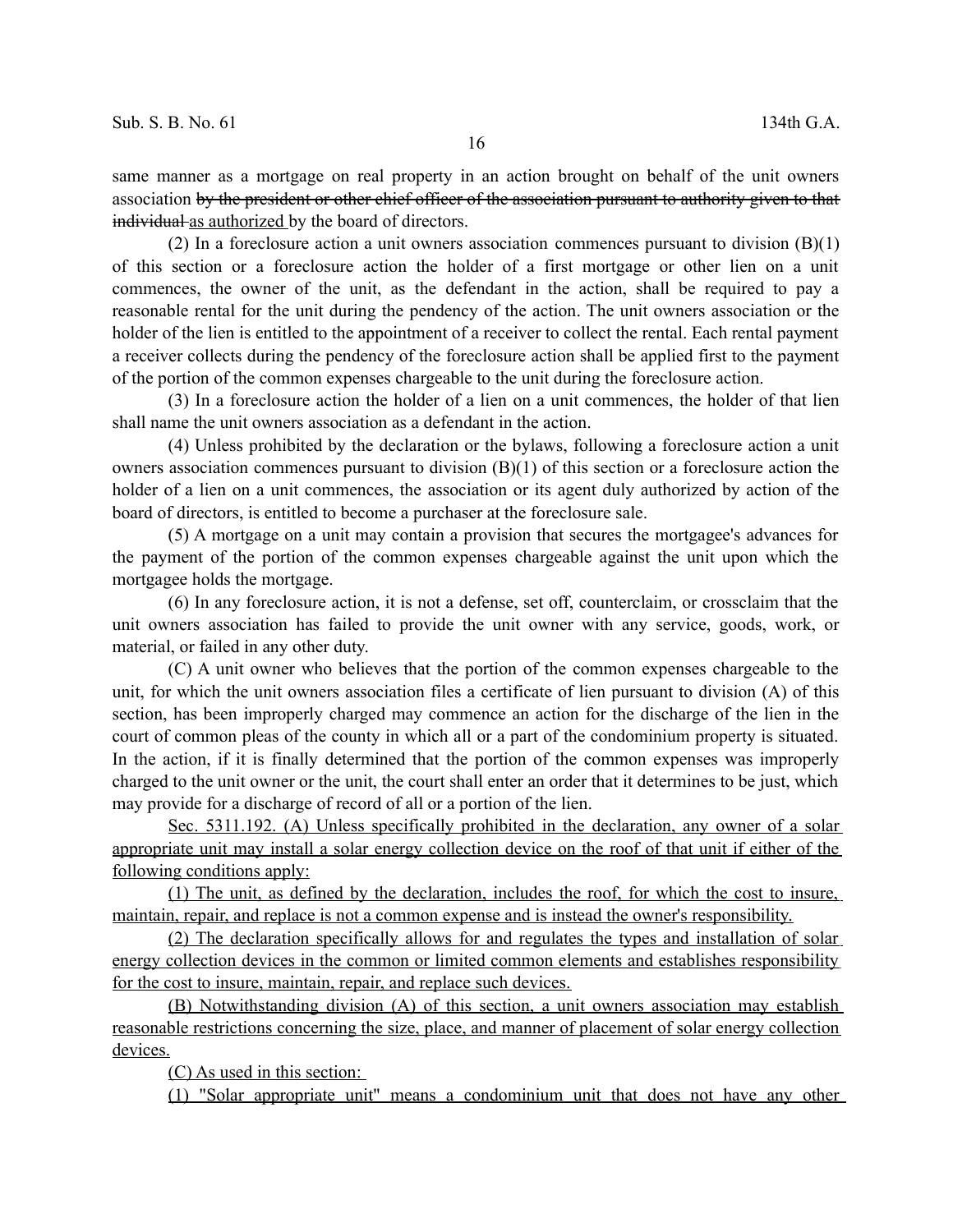condominium units directly above or below it.

(2) "Solar energy collection device" means any device manufactured and sold for the sole purpose of facilitating the collection and beneficial use of solar energy, including passive heating panels or building components and solar photovoltaic apparatus.

Sec. 5312.02. (A) Any planned community in this state is subject to this chapter. No person shall establish a planned community unless that person files and records a declaration and bylaws for that planned community in the office of the recorder of the county or counties in which the planned community is located.

(B) Any declaration for a planned community shall be accompanied by bylaws that provide for the operation of the planned community. The Except as provided in division  $(A)(1)$  of section 5312.03 of the Revised Code, the declaration and bylaws shall provide for all of the following:

(1) The election of the board of directors of the owners association;

(2) The number of persons constituting the board;

(3) The terms of the directors, with not less than one-fifth to expire annually;

(4) The powers and duties of the board;

(5) The method of removal of directors from office;

(6) Whether the services of a manager or managing agent may be engaged;

(7) The method of amending the declaration and bylaws;

(8) The time and place for holding meetings and the manner of and authority for calling, giving notice of, and meetings, conducting meetings, and giving notice of meetings, which notice may be sent by electronic mail, provided the association has received the prior, written authorization from the owner;

(9) The common expenses for which assessments may be made and the manner of collecting from the owners their respective shares of the common expenses;

(10) Any other matters the original declarant or the owners association deem necessary and appropriate.

(C) Nothing in this chapter invalidates any provision of a document that governs a planned community if that provision was in the document at the time the document was recorded and the document was recorded prior to the original effective date of this chapter, September 10, 2010.

(D)(1) The board of directors of the owners association of any planned community that is in existence on the original effective date of this chapter, September 10, 2010, shall file and record the bylaws of that planned community that are in effect on that effective date in the office of the recorder of the county or counties in which the planned community is located within one hundred eighty days after that effective date.

(2) The board of directors of the owners association of any planned community that is in existence on the original effective date of this chapter, September 10, 2010, shall file and record the bylaws that are adopted by the owners association on or after that effective date in the office of the recorder of the county or counties in which the planned community is located within ninety days after the date of adoption of the bylaws.

(3) The board of directors of the owners association of any planned community that adopts an amendment to the bylaws of that planned community shall file and record the amendment in the office of the recorder of the county or counties in which the planned community is located within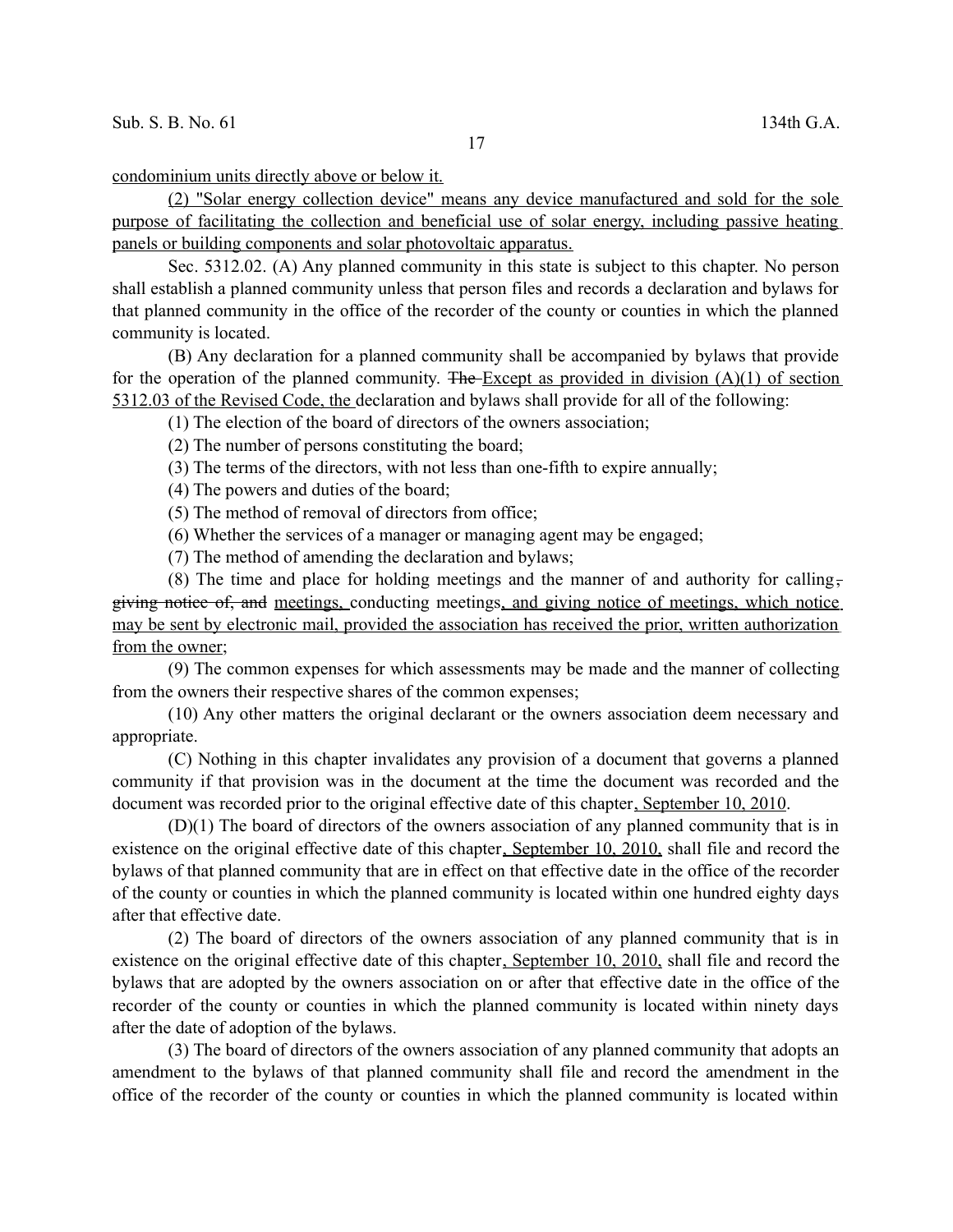sixty days after the date of adoption of the amendment.

(4) Nothing in division (D)(1) or (2) of this section shall require the board of directors or owners association of any planned community that is in existence on the original effective date of this chapter, September 10, 2010, to adopt bylaws of that planned community.

(5) No board of directors of the owners association of a planned community that is in existence on the original effective date of this chapter, September 10, 2010, shall pursue any civil action against any person based upon any provision of the bylaws of that planned community or upon any amendments to the bylaws until the bylaws or amendments are filed and recorded under division (D)(1), (2), or (3) of this section.

Sec. 5312.03. (A)(1) An owners association shall administer a planned community, and a board of directors the owners elect from among the owners and their spouses shall exercise all power and authority of the owners association. If an owner is not an individual, any principal, member of a limited liability company, partner, director, officer, trustee, or employee of the owner may be elected to the board. The majority of the board shall not consist of owners or representatives from the same lot unless authorized by a resolution adopted by the board of directors prior to the board majority being comprised of owners or representatives from the same lot.

(2) Unless otherwise provided, a board of directors may carry out any action this chapter requires or allows an owners association to take, subject to any vote required of the owners.

(B) A declarant shall establish an owners association not later than the date upon which the first lot in the planned community is conveyed to a bona fide purchaser for value. The owners association shall be organized as a nonprofit corporation pursuant to Chapter 1702. of the Revised Code.

(C)(1) If provided in the declaration, a declarant may control the owners association for the period of time the declaration specifies. During the time of declarant control, the declarant or the declarant's designee may appoint and remove the members of the board. The period of declarant control shall terminate not later than the time at which all of the lots have been transferred to owners.

(2) Not later than the termination of any period of declarant control, the owners shall elect a board of directors comprised of the number of members the declaration or bylaws specify.

Sec. 5312.05. (A) Unless otherwise specified in division (C) of this section or the declaration or bylaws, the owners may amend the declaration and bylaws by the consent of seventy-five per cent of the owners, either in writing or in a meeting called for that purpose. No amendment to the declaration or bylaws is effective until filed in the office of the county recorder.

(B) A vote to terminate the applicability of the declaration and to dissolve the planned community requires the unanimous consent of owners.

(C) A vote to delete as void, any provision within the declaration or bylaws, or any applicable restriction or covenant, that limits the occupancy or use of property subject to this chapter on the basis of race, color, national origin, religion, sex, or familial status, requires only a majority vote of the board of directors of the owners association.

Sec. 5312.06. (A) Unless otherwise provided in the declaration or bylaws, the The owners association, through its board of directors, shall do both of the following:

(1) Annually adopt and amend an estimated budget for revenues and expenditures. Any budget shall include reserves in an amount adequate to repair and replace major capital items in the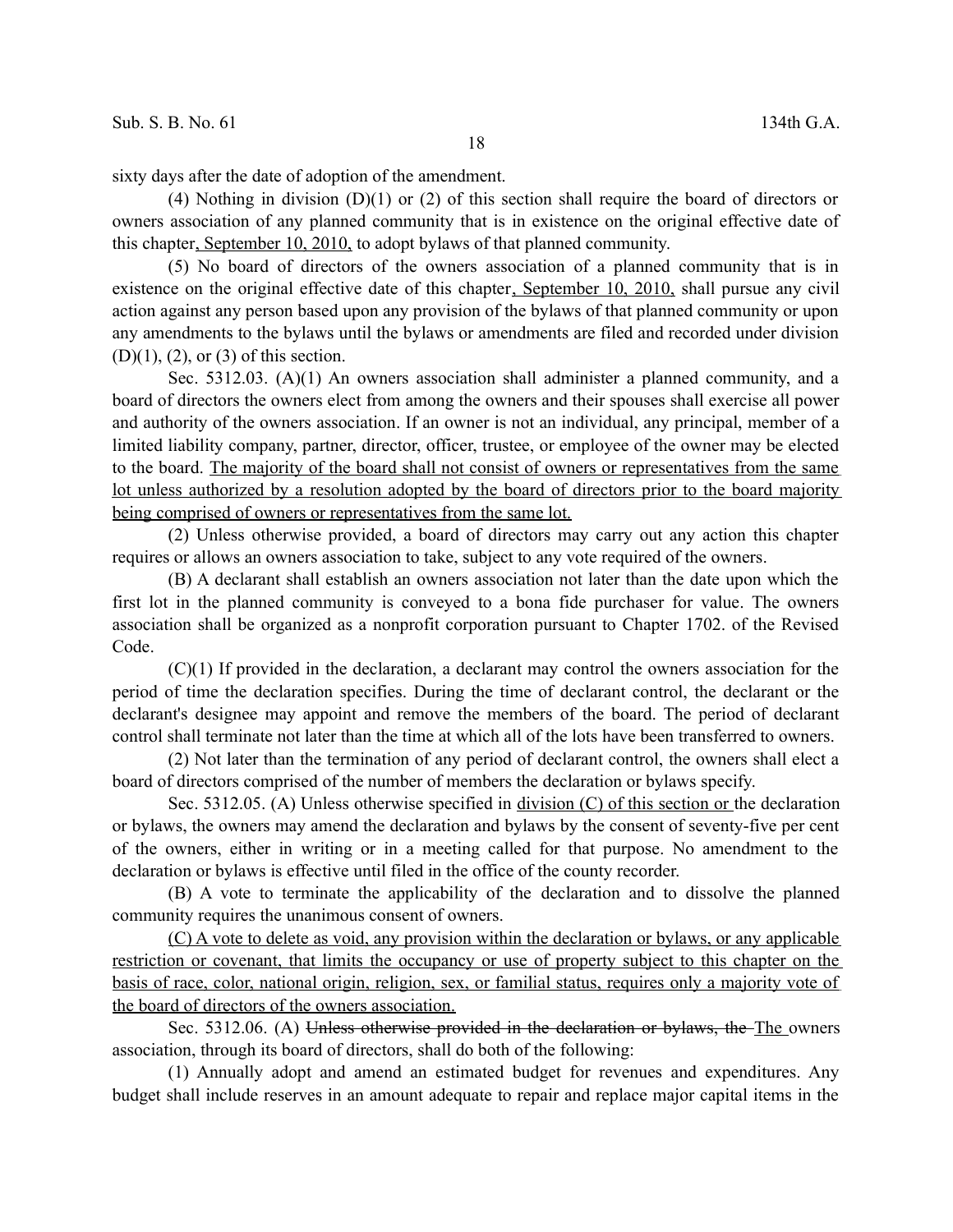normal course of operations without the necessity of special assessments, unless the owners, exercising not less than a majority of the voting power of the owners association, waive the reserve requirement in writing annually.

(2) Collect assessments for common expenses from owners in accordance with section 5312.10 of the Revised Code.

(B) Commencing not later than the time of the first conveyance of a lot to a person other than a declarant, the owners association shall maintain all of the following to the extent reasonably available and applicable:

(1) Property insurance on the common elements;

(2) Liability insurance pertaining to the common elements;

(3) Directors and officers liability insurance;

 (4)(a) Blanket fidelity, crime, or dishonesty insurance coverage for any person who controls or disburses association funds. As used in division (B)(4)(a) of this section, "person who controls or disburses association funds" means any individual with authority or access to sign checks, conduct electronic transfers, or otherwise withdraw funds from any association account or deposit, including the following:

(i) A management company's principals and employees;

(ii) A bookkeeper;

(iii) The president, secretary, treasurer, any other board member, or employee of the owners association.

(b) All of the following apply to the insurance coverage required under division  $(B)(4)(a)$  of this section:

(i) Coverage shall be for the maximum amount of funds that will be in the custody of the association or its designated agent at any one time plus three months of operating expenses.

(ii) The insurance shall be the property of and for the sole benefit of the association and shall protect against theft, embezzlement, misappropriation, or any other unauthorized taking or loss of association funds.

(iii) The policy shall include in its definition of "employee" the manager and the managing agent of the association's funds or provide for this inclusion by an endorsement to the policy.

(iv) The policy shall name the association as the insured party and shall include a provision requiring the issuer of the policy to provide a ten-day written notice to the association's president or manager in the event of cancellation or substantial modification of the policy. The manager or managing agent, if any, of the association shall be the designated agent on the policy.

(v) If there is a change in the manager or the managing agent of the association, then within ten days of the effective start date, the new manager or managing agent shall notify the insurer of such change.

(C) The owners association shall keep all of the following:

(1) Correct and complete books and records of account that specify the receipts and expenditures relating to the common elements and other common receipts and expenses;

(2) Records showing the collection of the common expenses from the owners;

(3) Minutes of the meetings of the association and the board of directors;

(4) Records of the names and addresses of the owners.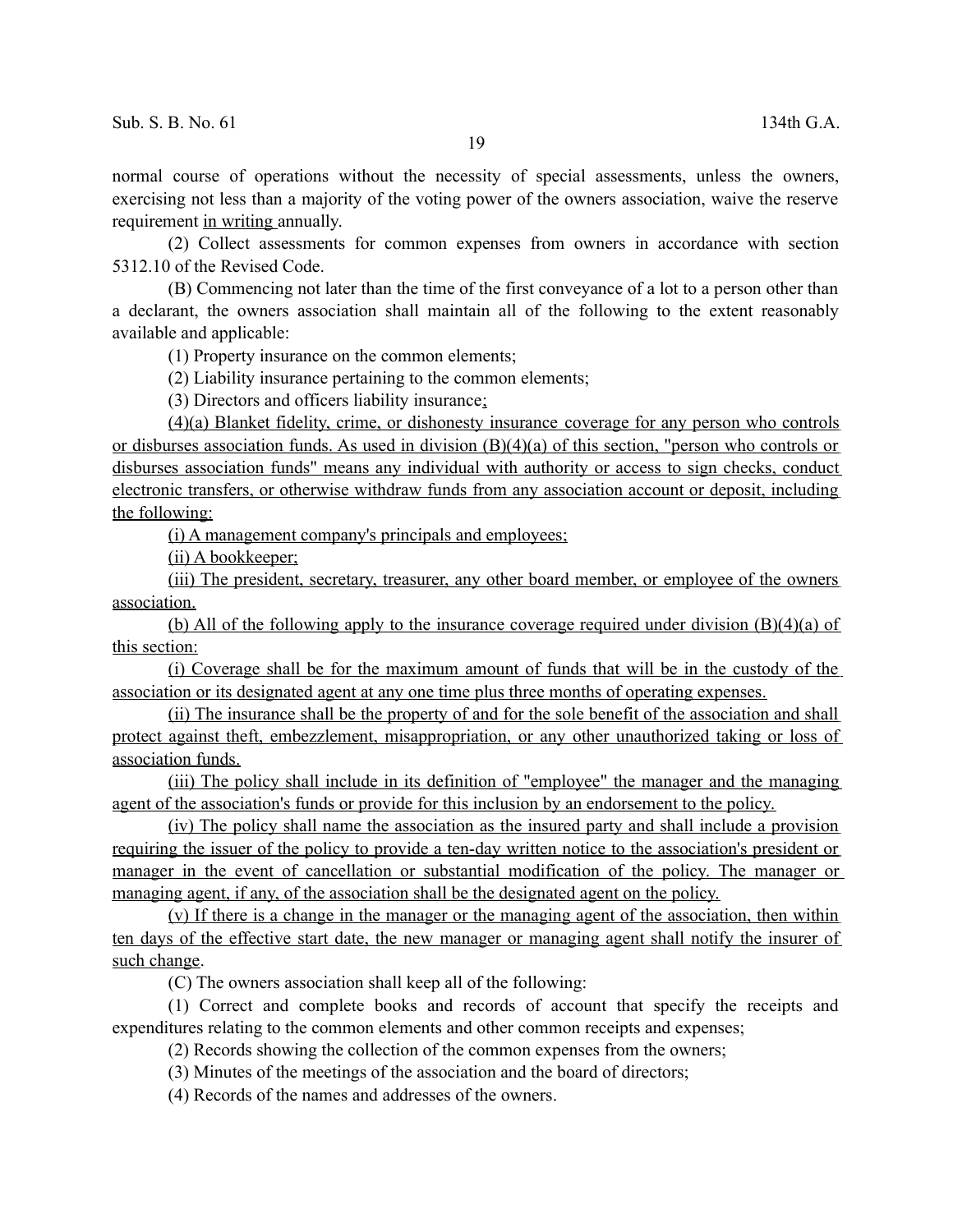(D) An owners association, through its board of directors, may do any of the following:

(1) Hire and fire managing agents, attorneys, accountants, and other independent professionals and employees that the board determines are necessary or desirable in the management of the property and the association;

(2) Commence, defend, intervene in, settle, or compromise any civil, criminal, land use planning, or administrative action or proceeding that is in the name of, or threatened against, the association, the board of directors, or the property, or that involves two or more owners and, impacts zoning, or otherwise relates to matters affecting the property;

(3) Enter into contracts and incur liabilities relating to the operation of the property;

(4) Enforce all provisions of the declaration, bylaws, covenants, conditions, restrictions, and articles of incorporation governing the lots, common elements, and limited common elements;

(5) Adopt and enforce rules that regulate the maintenance, repair, replacement, modification, and appearance of common elements, and any other rules as the declaration provides;

(6) Acquire, encumber, and convey or otherwise transfer real and personal property, subject to section 5312.10 of the Revised Code;

(7) Hold in the name of the owners association the real property and personal property;

(8) Grant easements, leases, licenses, and concessions through or over the common elements;

(9) Levy and collect fees or other charges for the use, rental, or operation of the common elements or for services provided to owners;

(10) Pursuant to section 5312.11 of the Revised Code, levy the following charges and assessments:

(a) Interest and charges for the late payment of assessments;

(b) Returned check charges;

(c) Enforcement assessments for violations of the declaration, the bylaws, and the rules of the owners association;

(d) Charges for damage to the common elements or other property.

(11) Adopt and amend rules that regulate the collection of delinquent assessments and the application of payments of delinquent assessments;

(12) Impose reasonable charges for preparing, recording, or copying the declaration, bylaws, amendments to the declaration and bylaws, resale certificates, or statements of unpaid assessments;

(13) Authorize entry to any portion of the planned community by designated individuals when conditions exist that involve an imminent risk of damage or harm to common elements, another dwelling unit, or to the health or safety of the occupants of that dwelling unit or another dwelling unit;

(14) Subject to division (A)(1) of section 5312.09 of the Revised Code, borrow money and assign the right to common assessments or other future income to a lender as security for a loan to the owners association;

(15) Suspend the voting privileges and use of recreational facilities of an owner who is delinquent in the payment of assessments for more than thirty days;

(16) Purchase insurance and fidelity bonds the directors consider appropriate and necessary;

(17) Invest excess funds in investments that meet standards for fiduciary investments under the laws of this state;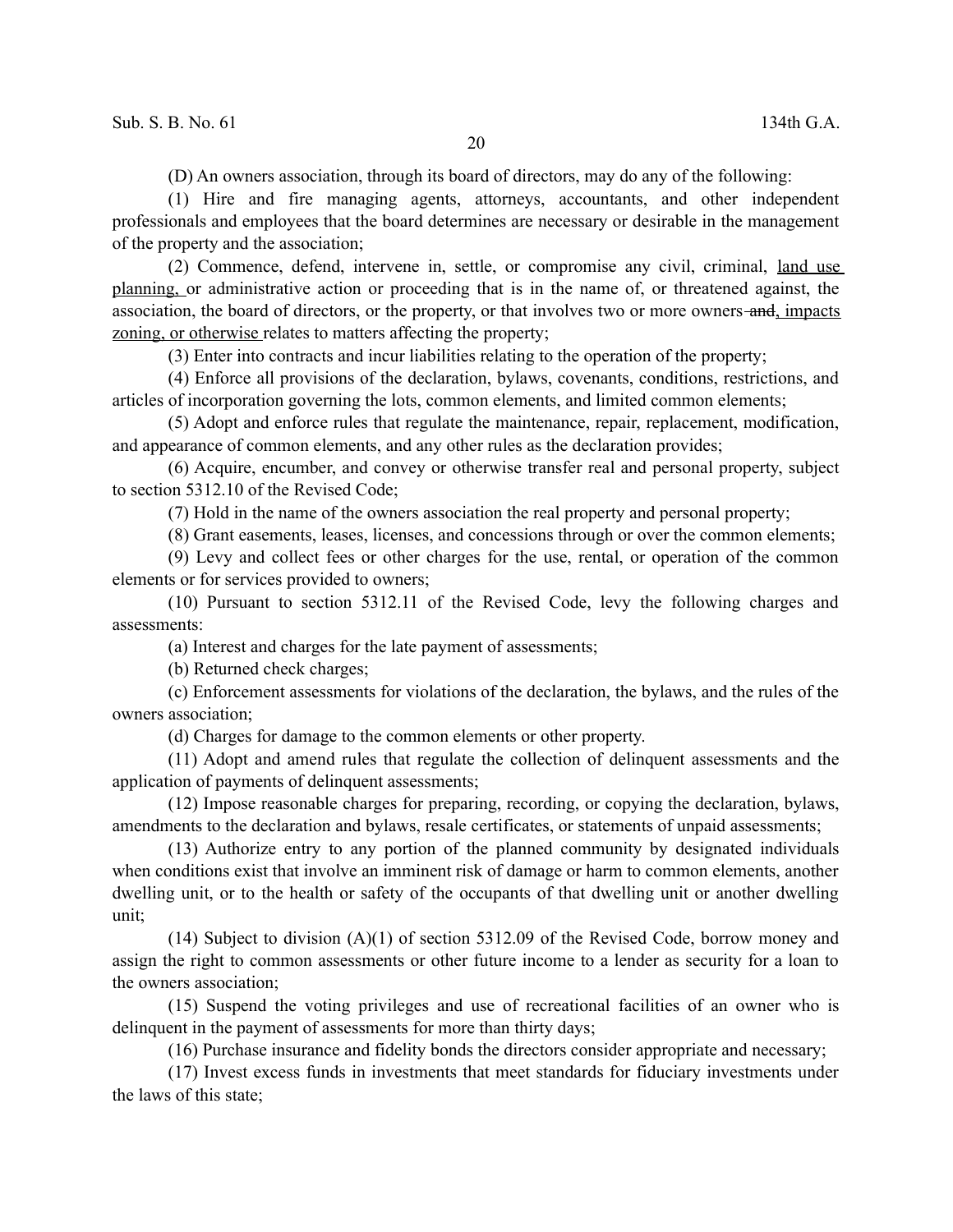(18) Exercise powers that are any of the following:

(a) Conferred by the declaration or bylaws;

(b) Necessary to incorporate the owners association as a nonprofit corporation;

(c) Permitted to be exercised in this state by a nonprofit corporation;

(d) Necessary and proper for the government and operation of the owners association.

Sec. 5312.07. (A) Unless otherwise prohibited by this section, any owner may examine and copy the books, records, and minutes of the owners association that division (C) of section 5312.06 of the Revised Code describes, pursuant to reasonable standards set forth in the declaration, bylaws, or rules the board promulgates. The standards may include, but are not limited to, standards governing the type of documents that are subject to examination and copying, the times and locations at which those documents may be examined or copied, and the specification of a reasonable fee for copying the documents.

(B) Unless approved by the board of directors, an owner may not examine or copy any of the following from books, records, and or minutes that meet either of the following conditions:

(1) Date back more than five years prior to the date of the request;

(2) Contain any of the following:

(a) Information that pertains to property-related personnel matters;

(2) (b) Communications with legal counsel or attorney work product pertaining to potential, threatened or pending litigation, or other property-related matters;

(3) (c) Information that pertains to contracts or transactions currently under negotiation, or information that is contained in a contract or other agreement containing confidentiality requirements and that is subject to those requirements;

(4) (d) Information that relates to the enforcement of the declaration, bylaws, or rules of the owners association against other owners;

 $(5)$  (e) Information, the disclosure of which is prohibited by state or federal law.

Sec. 5312.11. (A) An owners association may assess an individual lot for any of the following:

(1) Enforcement assessments and individual assessments for utility service that are imposed or levied in accordance with the declaration, as well as expenses the board incurs in collecting those assessments;

(2) Costs of maintenance, repair, or replacement incurred due to the willful or negligent act of an owner or occupant of a lot or their family, tenants, guests, or invitees, including, but not limited to, attorney's fees, court costs, and other expenses;

(3) Costs associated with the enforcement of the declaration or the rules and regulations of the owners association, including, but not limited to, attorney's fees, court costs, and other expenses;

(4) Costs or charges the declaration or bylaws permit.

(B) Unless otherwise provided by the declaration, bylaws, or rules, the owners association shall credit any amount it receives from a lot owner pursuant to this section in the following order:

(1) To interest owed to the owners association;

(2) To administrative late fees or enforcement assessments owed to the owners association;

(3) To collection costs, attorney's fees, and paralegal fees the owners association incurred in collecting the assessment;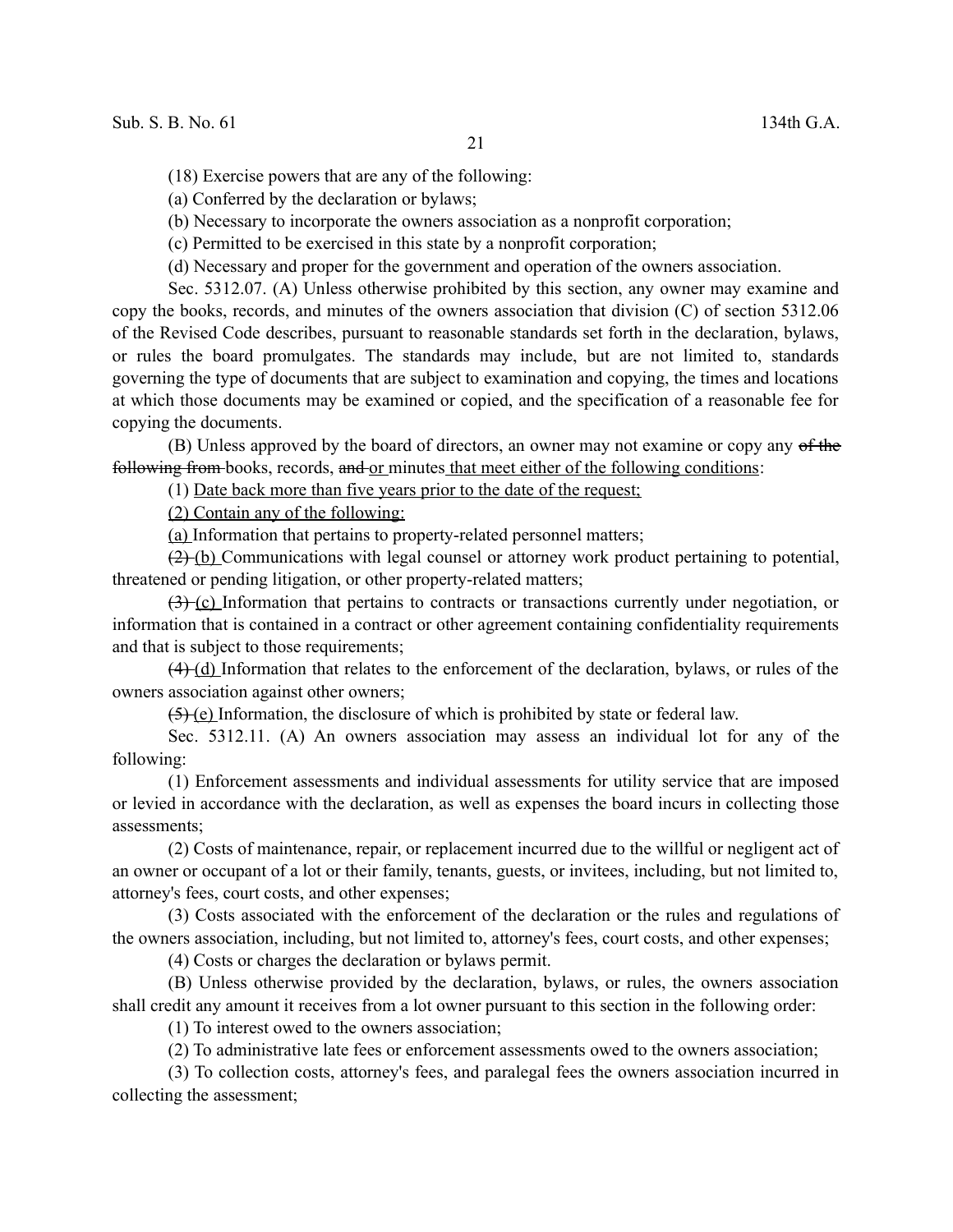(4) To the oldest principal amounts the owner owes to the owners association for the common expenses chargeable against the dwelling unit or lot.

(C) Prior to imposing a charge for damages or an enforcement assessment pursuant to this section, the board of directors shall give the owner a written notice, which may be in the form of electronic mail to an electronic mail address previously provided by the owner in writing, that includes all of the following:

(1) A description of the property damage or violation;

(2) The amount of the proposed charge or assessment;

(3) A statement that the owner has a right to a hearing before the board to contest the proposed charge or assessment;

(4) A statement setting forth the procedures to request a hearing;

(5) A reasonable date by which the owner must cure a continuing violation to avoid the proposed charge or assessment, if such an opportunity to cure is applicable.

(D)(1) To request a hearing, the owner shall deliver a written notice to the board not later than the tenth day after receiving the notice this division requires. If the owner fails to make a timely request for a hearing, the right to that hearing is waived, and the board immediately may impose a charge for damages or an enforcement assessment pursuant to this section.

(2) If an owner requests a hearing, at least seven days prior to the hearing the board shall provide the owner with a written notice that includes the date, time, and location of the hearing.

(3) The board shall not levy a charge or assessment before holding any hearing requested pursuant to this section.

(4) Within thirty days following a hearing at which the board imposes a charge or assessment, the owners association shall deliver a written notice of the charge or assessment to the owner.

(5) Any written notice that this section requires shall be delivered to the owner or any occupant of the dwelling unit by personal delivery, by certified mail, return receipt requested, or by regular mail.

Sec. 5312.16. (A) Unless specifically prohibited in the declaration, any owner may install a solar energy collection device on the owner's dwelling unit or other location within the owner's lot if either of the following conditions apply:

(1) The cost to insure, maintain, repair, and replace the unit's roof or alternative location within the lot is not a common expense of the owners association and is instead the owner's responsibility.

 (2) The declaration specifically allows for and regulates the types and installation of solar energy collection devices within the planned community and establishes responsibility for the cost to insure, maintain, repair, and replace such devices.

(B) Notwithstanding division (A) of this section, an owners association may establish reasonable restrictions concerning the size, place, and manner of placement of solar energy collection devices.

(C) Prior to imposing a charge for damages or an enforcement assessment pursuant to this section, the board of directors shall give the owner a written notice, which may be in the form of electronic mail to an electronic mail address previously provided by the owner in writing that includes all of the following: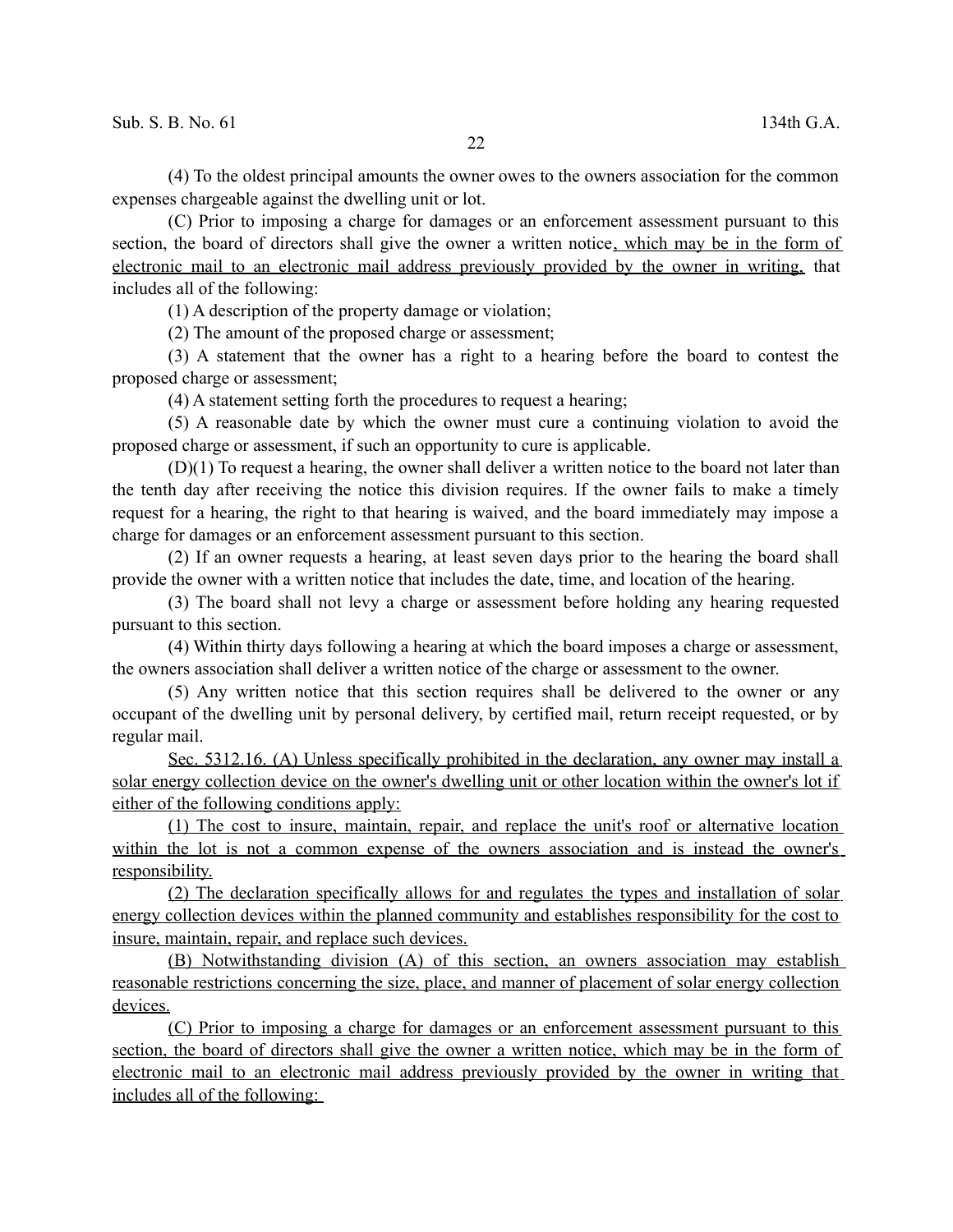(1) A description of the property damage or violation;

(2) The amount of the proposed charge or assessment;

(3) A statement that the owner has a right to a hearing before the board of directors to contest the proposed charge or assessment;

(4) A statement setting forth the procedures to request a hearing;

(5) A reasonable date by which the unit owner must cure the violation to avoid the proposed charge or assessment.

(D) As used in this section, "solar energy collection device" has the same meaning as in section 5311.192 of the Revised Code.

SECTION 2. That existing sections 317.32, 349.01, 5311.05, 5311.08, 5311.081, 5311.091, 5311.16, 5311.18, 5312.02, 5312.03, 5312.05, 5312.06, 5312.07, and 5312.11 of the Revised Code are hereby repealed.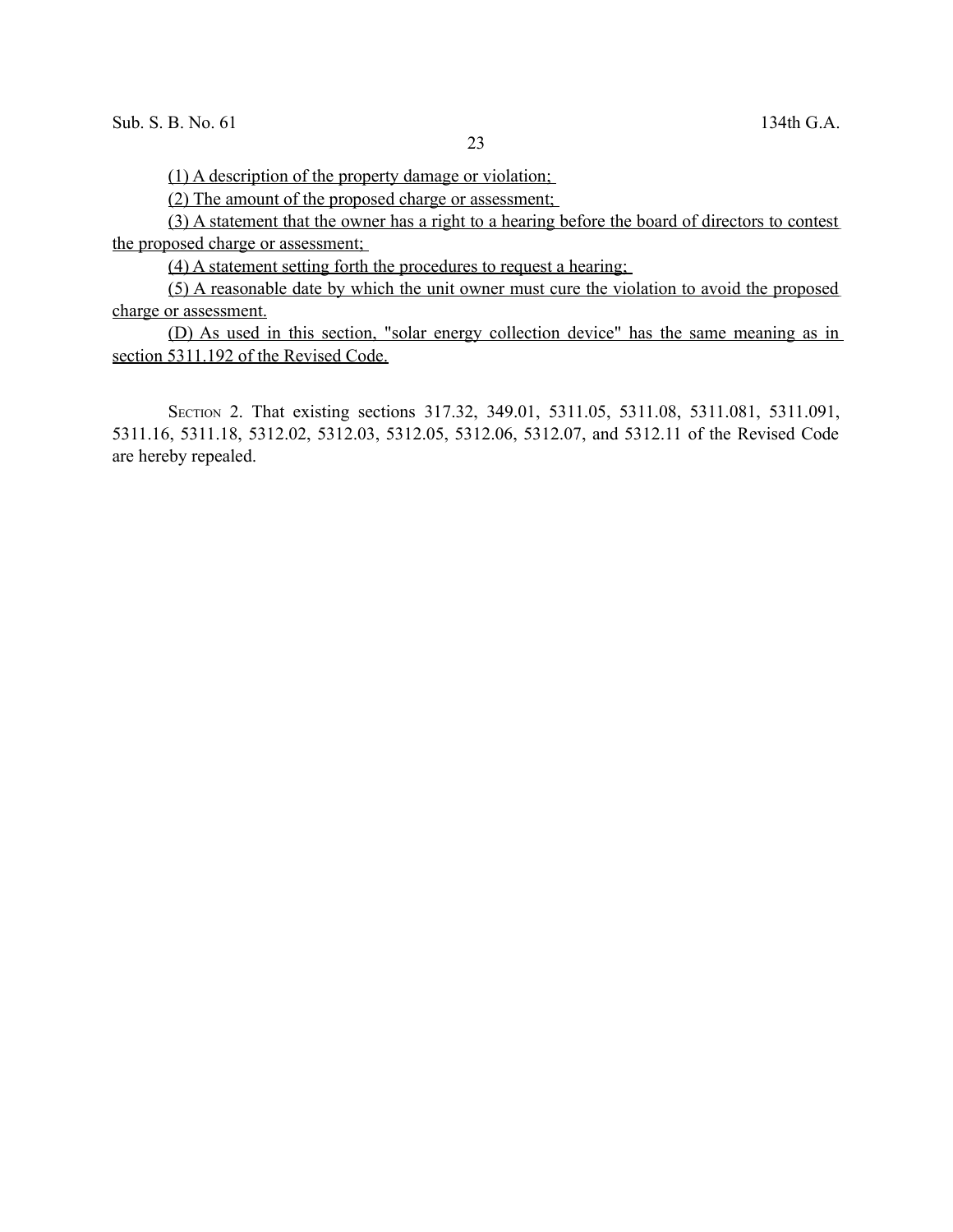Sub. S. B. No. 61 134th G.A.

*Speaker \_\_\_\_\_\_\_\_\_\_\_\_\_\_\_\_\_\_\_ of the House of Representatives.*

*President \_\_\_\_\_\_\_\_\_\_\_\_\_\_\_\_\_\_\_ of the Senate.*

Passed \_\_\_\_\_\_\_\_\_\_\_\_\_\_\_\_\_\_\_\_\_\_\_\_, 20\_\_\_\_

Approved \_\_\_\_\_\_\_\_\_\_\_\_\_\_\_\_\_\_\_\_\_\_\_\_, 20\_\_\_\_

*Governor.*